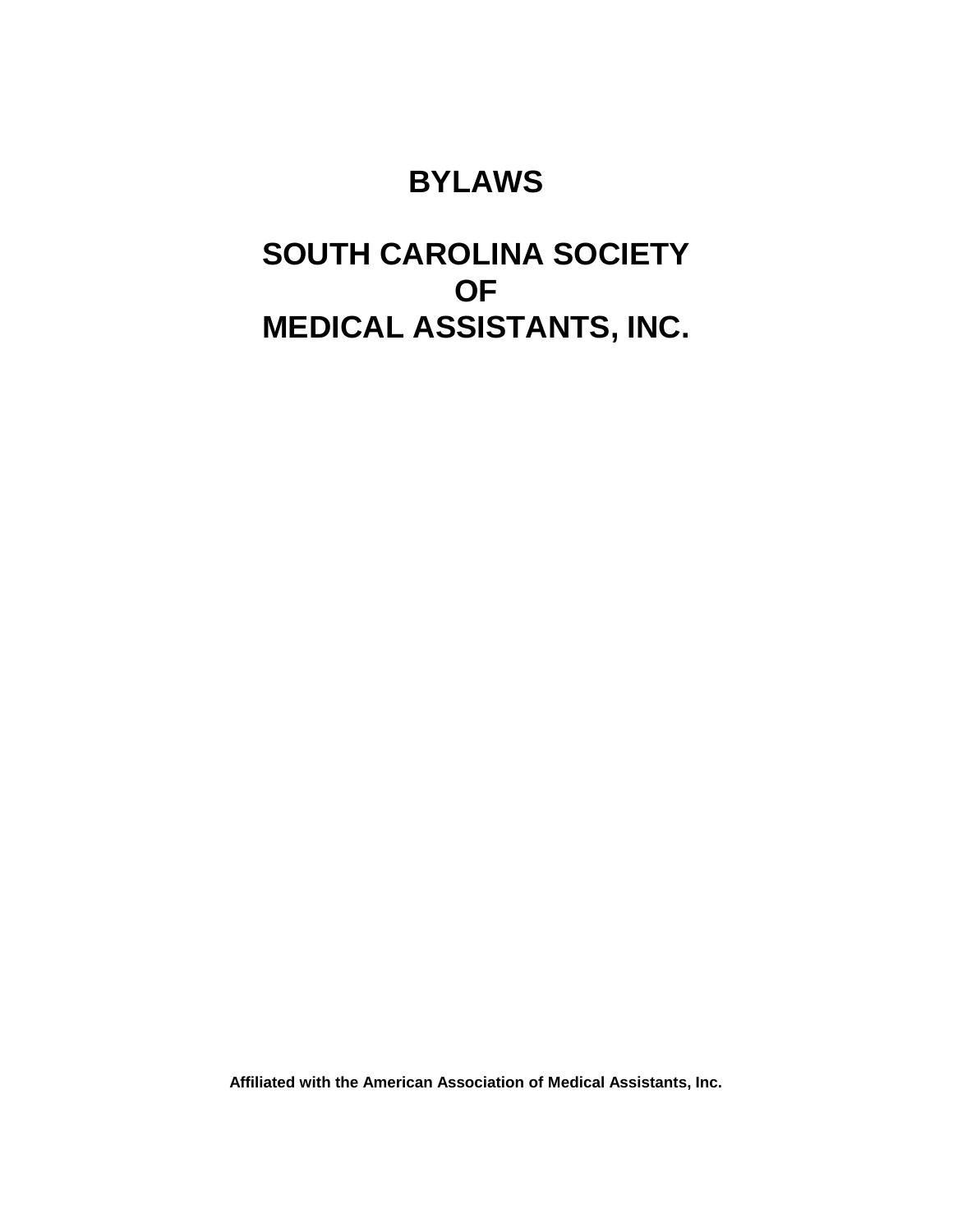#### **INTRODUCTION**

Constituent society bylaws must be in strict conformity with the mandated sections of the AAMA Bylaws. (Refer to AAMA Bylaws, Article IV, Constituent Societies, Section 7):

Constituent society bylaws must be in strict conformity with the mandated sections of the AAMA Bylaws: Name and Affiliation, Purpose, Membership, Dues, Reciprocity of Membership, Delegates/Alternates representation to the House of Delegates, Dissolution. It will be the responsibility of the AAMA to notify constituent societies of any changes in those mandated bylaws. It will be the responsibility of the constituent societies to make the mandated changes with copies of revised bylaws returned to AAMA within 30 days of notification. Any action taken by a state society that is inconsistent with such mandated language shall immediately be null and void and of no effect.

The following areas are mandatory compliance and therefore must be present in all bylaws

- 1. Society name and affiliation statement
- 2. Purpose
- 3. Organizational policy
- 4. Membership requirements
- 5. Dues
- 6. Reciprocity of membership
- 7. Dissolution
- 8. Delegate representation of AAMA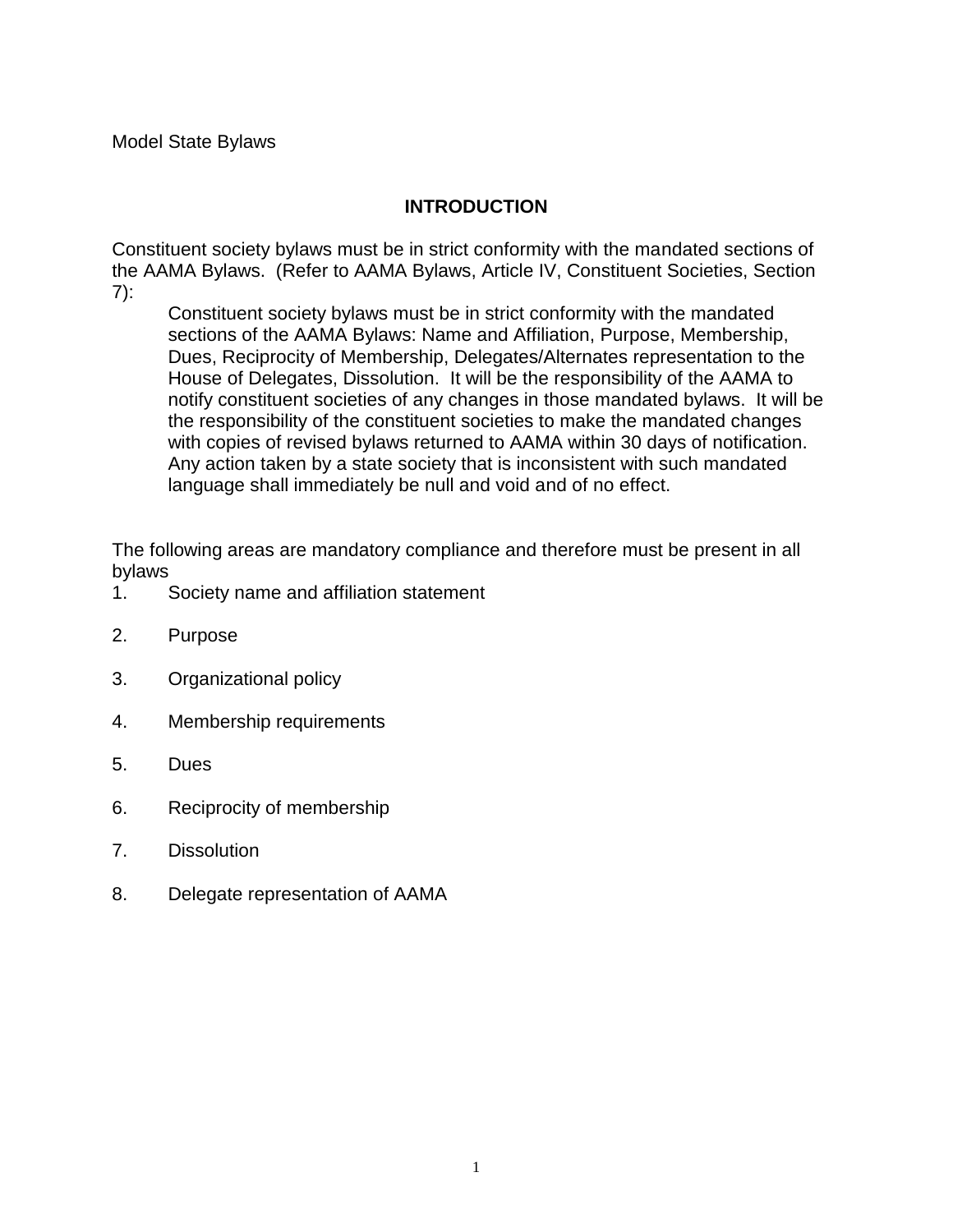**These areas of mandatory compliance are editorial changes for the state society and do not require prior approval by the society's legislative body.**

**No state society may make rules of membership eligibility which are more stringent or more lenient than national's...e.g., requirements for attending a certain number of meetings per year or having council on the state level which challenges a member's membership except for honorary and life membership.**

**AAMA has terminated the three-year rule of sending bylaws to AAMA for approval every three years, effective 9/2002. We will need to send bylaws to AAMA for approval when mandated changes have been made by AAMA, or, as a constituent society, if we should make changes that are questionable with AAMA mandates.**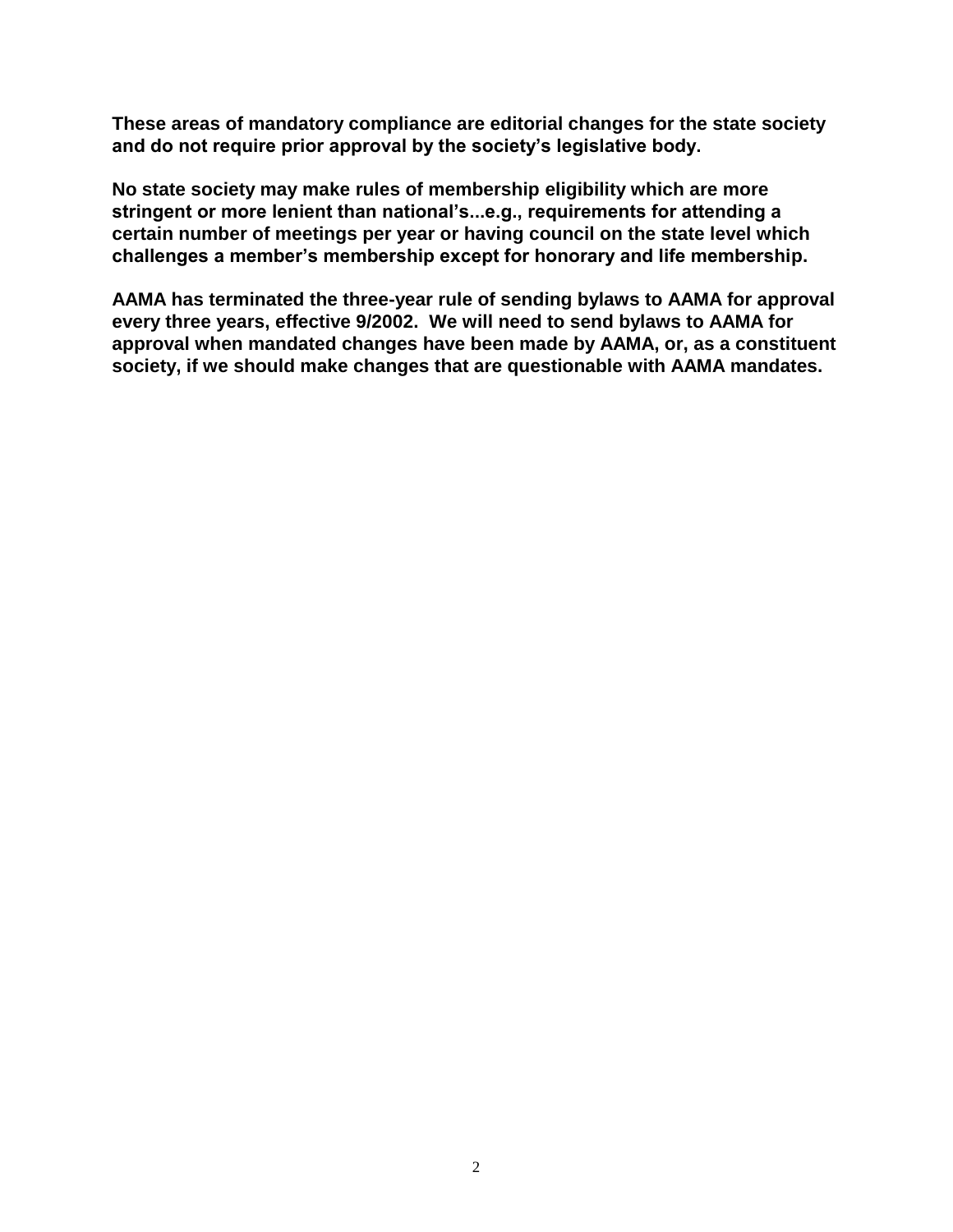# **PURPOSE**

The purpose of the South Carolina Society of Medical Assistants is to enable medical assisting professionals to enhance and demonstrate the knowledge, skills and professionalism required by employers and patients; protect medical assistants' right to practice; and promote effective, efficient health care delivery through optimal use of multi-skilled Certified Medical Assistants, CMAs, (AAMA).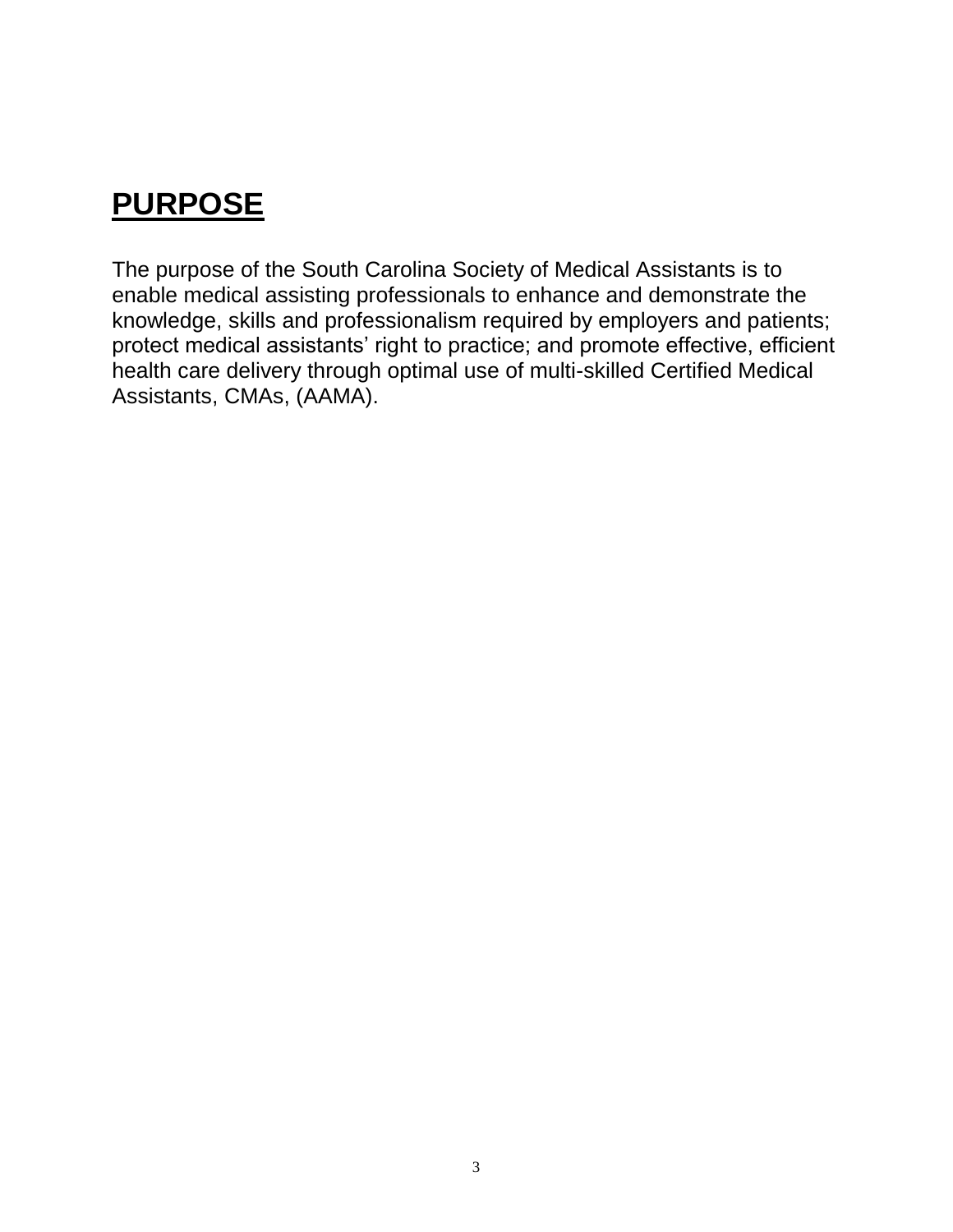### **CODE OF ETHICS**

The Code of Ethics of the American Association of Medical Assistants and the **South Carolina Society of Medical Assistants** shall set forth principles of ethical and moral conduct as they relate to the medical profession and the practice of medical assisting.

Members of AAMA (American Association of Medical Assistants) and the **South Carolina Society of Medical Assistants, Inc.,** dedicated to the conscientious pursuit of their profession, and desiring to merit the high regard of the entire medical profession and the respect of the general public which they serve, do pledge themselves to strive always to:

- A. Render service with full respect for the dignity of humanity;
- B. Respect confidential information obtained through employment unless legally authorized through or required by responsible performance of duty to divulge such information;
- C. Uphold the honor and high principles of the profession and accepts its disciplines;
- D. Seek to continually improve the knowledge and skills of medical assistants for the benefit of patients and professional colleagues;
- E. Participate in additional service activities aimed toward improving the health and well being of the community.

#### **CREED**

I believe in the principles and purposes of the profession of medical assisting.

I endeavor to be more effective.

I aspire to render greater service.

I protect the confidence entrusted to me.

I am dedicated to the care and well being of all people.

I am loyal to my employer.

I am true to the ethics of my profession.

I am strengthened by compassion, courage and faith.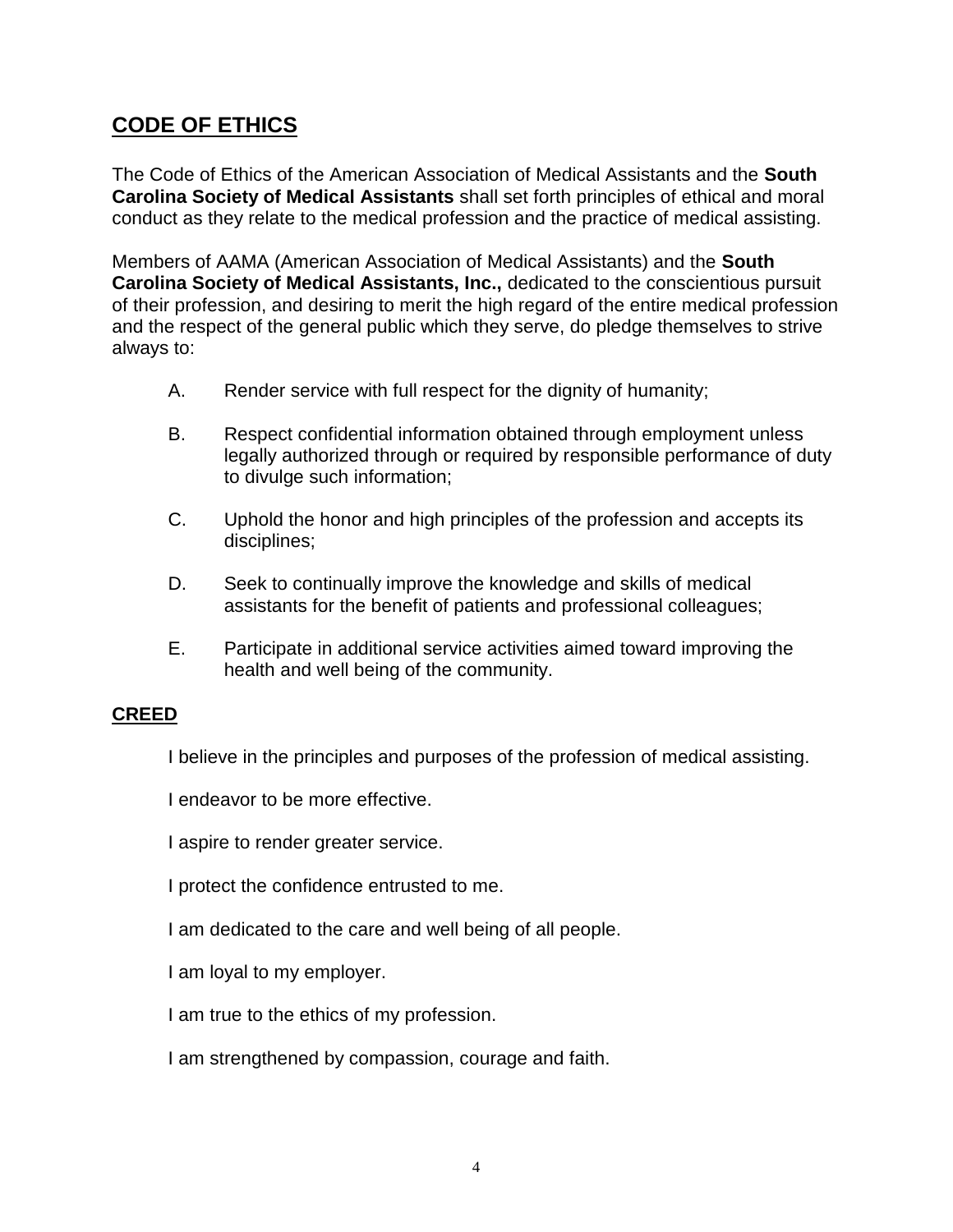#### **BYLAWS SOUTH CAROLINA SOCIETY OF MEDICAL ASSISTANTS, INC. AFFILIATE OF AMERICAN ASSOCIATION OF MEDICAL ASSISTANTS, INC.**

#### **ARTICLE I. NAME**

The name of this organization shall be the **South Carolina Society of Medical Assistants, Inc.**, hereinafter referred to as the Society (SCSMA). It is a constituent society affiliated with the American Association of Medical Assistants, hereinafter known as AAMA.

#### **ARTICLE II. OBJECTIVES**

To promote the professional identity and stature of its members, and the medical assisting profession through education and credentialing.

#### **ARTICLE III. ORGANIZATIONAL POLICY**

The Society is hereby declared to be non-profit. It is not nor shall it ever become a trade union or collective bargaining agency. No person otherwise qualified for membership in this Society will be denied membership. No person who participates in the activities of organizations whose purpose is to overthrow the government of the United States shall be a member of this Society.

#### **ARTICLE IV. COMPONENT CHAPTER**

- Section 1. Component chapters are those medical assistant associations within the state of South Carolina which are or which hereafter may be affiliated with AAMA and the South Carolina Society.
	- A. A component chapter may become a member of the South Carolina Society by applying for membership to the Chairman of the Board of Directors. Bylaws shall be approved by the Chairman of the Bylaws Committee and the Parliamentarian for the South Carolina Society.
	- B. The Bylaws Committee Chairman and the Parliamentarian shall submit their recommendations to the Chairman of the Board of Directors. Following a majority approval of the Board of Directors, the component chapter shall be notified of its affiliation with the South Carolina Society by the Chairman of the Board of Directors.
	- C. Component chapter bylaws shall not be in conflict with the Bylaws of AAMA and/or the South Carolina Society. The Bylaws of AAMA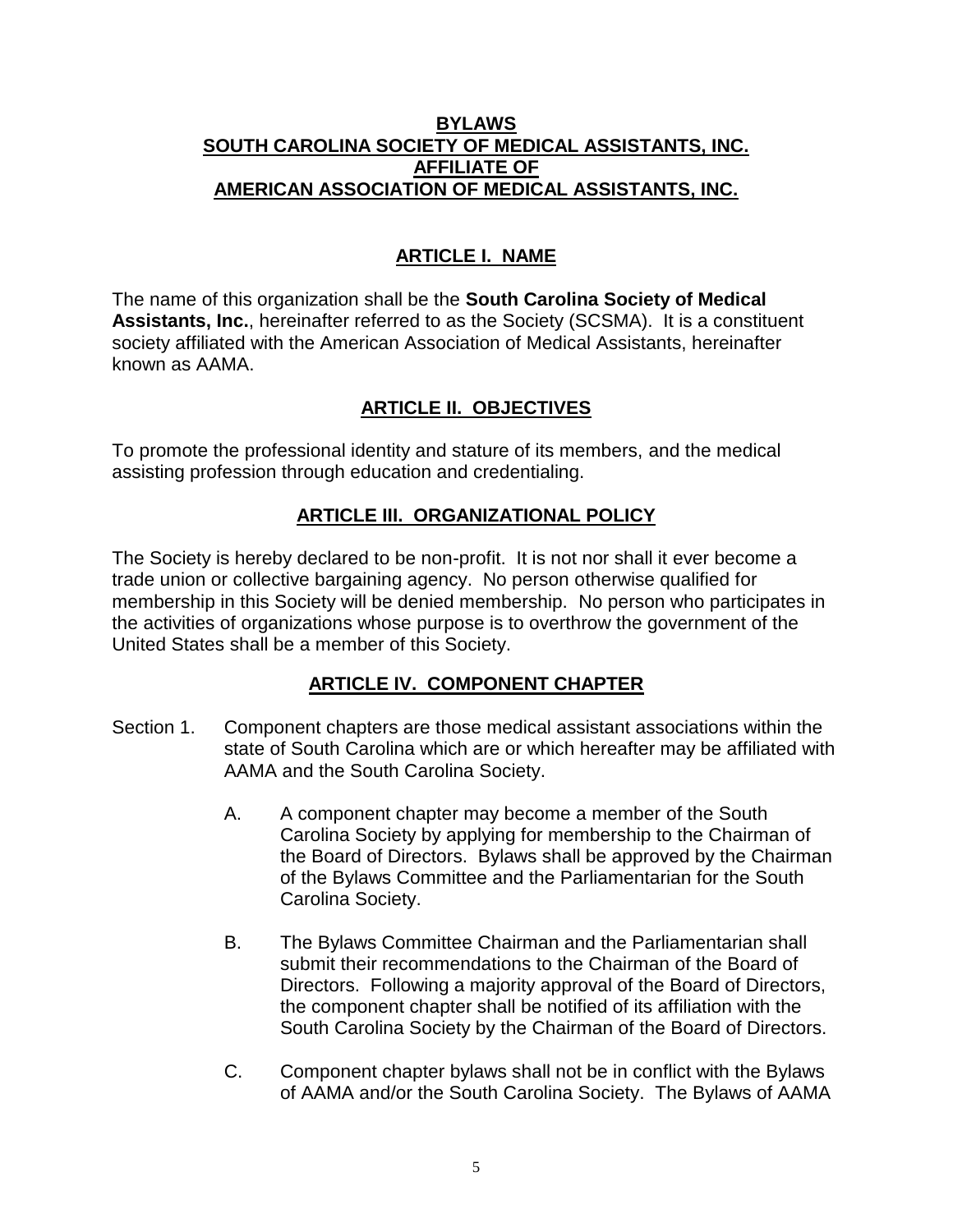and the South Carolina Society shall supersede those of a component chapter.

- D. Component chapters which have been approved by the Board of Directors at least sixty (60) days prior to the Annual Meeting of the Society shall be entitled to representation in the House of Delegates as provided in Article XVI, Section 2, C-3.
- E. A component chapter found guilty of any conduct or action deemed in violation of the Code of Ethics or the Bylaws of AAMA and/or the South Carolina Society shall be subject to revocation of its charter by a three-fourths (3/4) vote of the Board of Directors.
- F. After initial approval of component chapter's bylaws, the component chapter must submit for approval three copies of any amendment adopted to their bylaws. A copy shall be sent to the South Carolina Society President, the Chairman of the Bylaws Committee and the Parliamentarian. These shall be submitted within thirty (30) days of the adoption for review and approval.

#### **ARTICLE V. MEMBERSHIP**

Section 1. Classes. There shall be eight (8) classes of membership on the chapter and society level; active, sustaining, associate, student, honorary, life, affiliate, and member-at-large. Membership is available in each class under a member-at-large category in areas where there is no component chapter.

> Membership in a component chapter, a constituent society and AAMA shall be required unless there is no component chapter in the area. No other membership or quasi-membership classes shall be permitted by this Society or a component chapter of this Society.

- Section 2. Qualifications:
	- A. **Active.** An active member shall be one of the following:
		- 1. A CMA (AAMA) holding current credential status and whose CMA (AAMA) credential has not been revoked as provided by the AAMA Certifying Board Disciplinary Standards and Procedures for the CMA (AAMA).
		- 2. Anyone who was an active member on 12/31/87, who has never been a CMA (AAMA), and who has maintained continuous active membership. Continuous active membership shall be defined as having dues postmarked or submitted electronically to the AAMA Executive Office by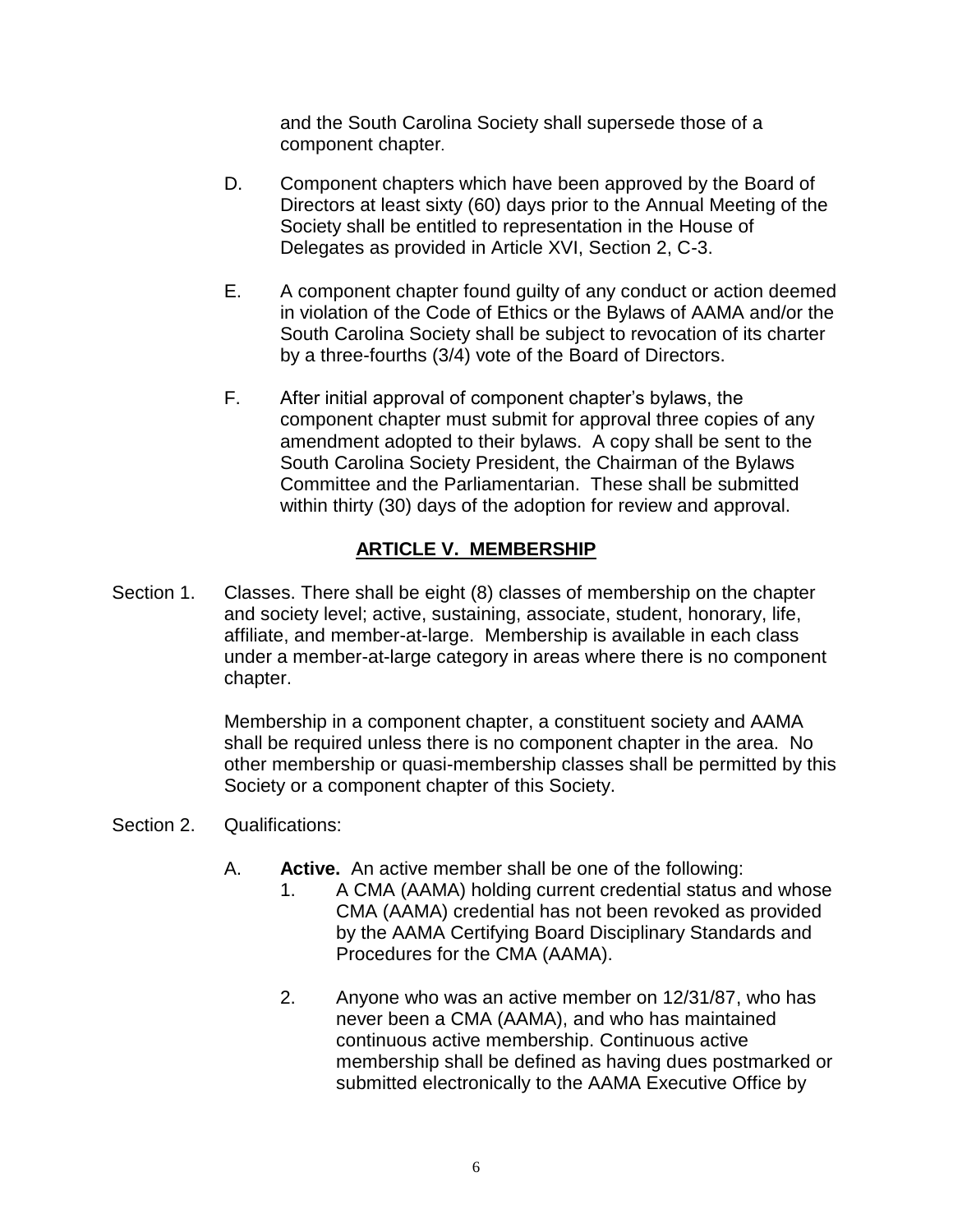December 31 (the controlling time is that of sending, not that of receiving).

- B. **Sustaining.** Anyone who has been an active or associate member for at least two years, who has retired from medical assisting is eligible for sustaining membership. This membership shall be forfeited if not renewed annually.
- C. **Associate.** An associate member shall be a medical assistant who is not yet an AAMA certified medical assistant (CMA) and who does not fall under any other category.

#### D. **Student.** A student member:

- 1. shall be enrolled in a medical assisting program.
- 2. may choose a two-year student membership term or a oneyear student membership term.
	- a. After a two-year student membership term, the member is then eligible only for either associate membership or active membership (if the member meets the active membership requirements).
	- b. After a one-year student membership term, the member is eligible for a second year of student membership as long as the member renews during the member's one-year student membership term. After the second-year of student membership, the member is then eligible only for either associate membership or active membership (if the member meets the active membership requirements).
	- c. No member is eligible for more than a total of two consecutive years of student membership.
- E. **Honorary.** An honorary member shall be one who is not eligible for active membership but has made outstanding contributions to the advancement of medical assisting and/or the Society. Honorary membership is conferred by a two-thirds vote of the House of Delegates. Names of candidates for honorary membership shall be presented to the Speaker of the House at least sixty (60) days prior to the presentation at the House of Delegates.

Honorary membership in a constituent Society does not transfer to the National level.

F. **Life.** A life member shall be one having active membership. The guidelines are the same as outlined above in subsection "E."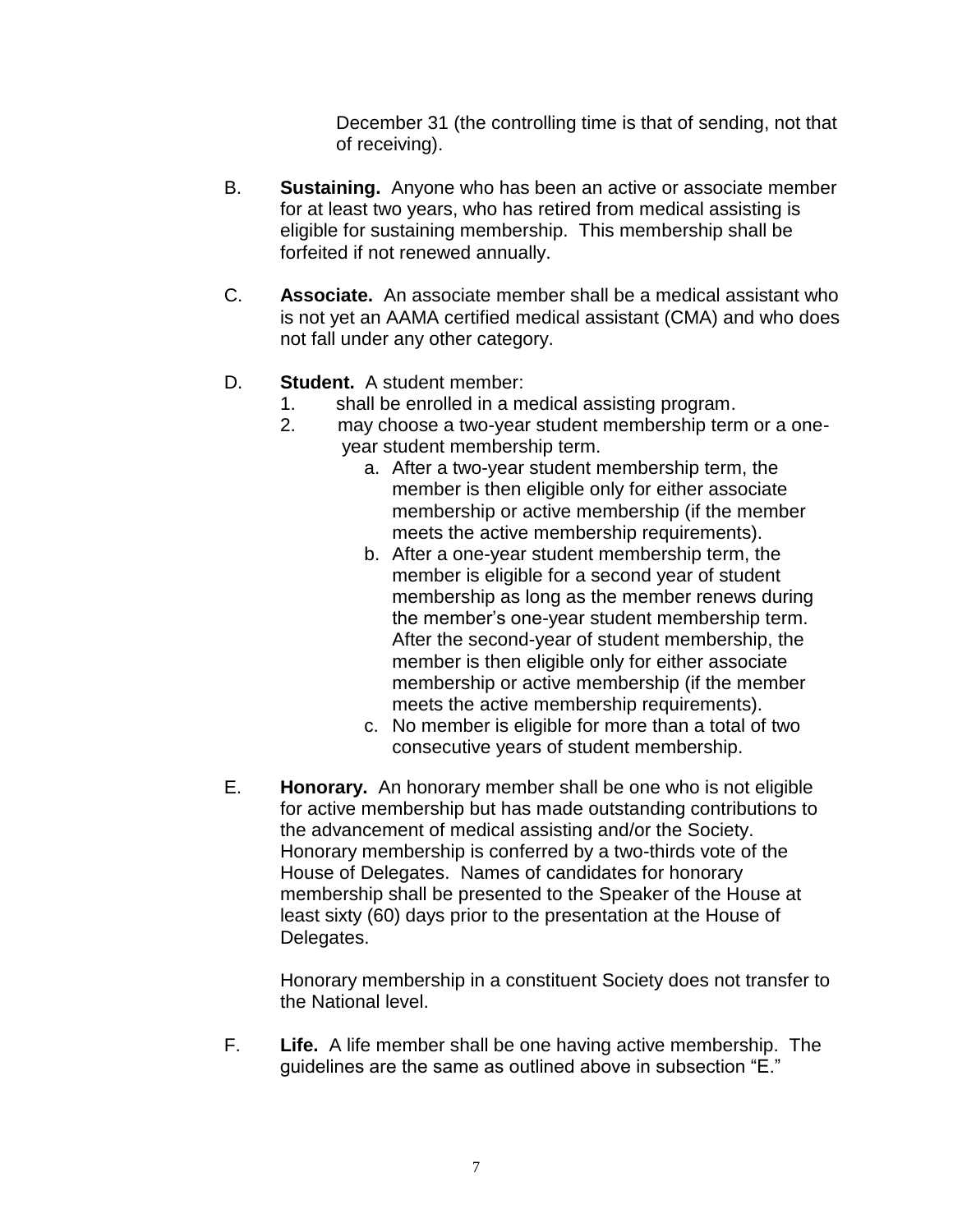- G. **Affiliate.** An affiliate member shall be one who is not eligible for another category of membership but who is interested in the profession of medical assisting.
- H. **Member-At-Large.** A member-at-large is one who meets all the qualifications of active, life, sustaining, associate, student, honorary and affiliate except that a component chapter does not exist in the area of residence. Such a member shall pay only state and national dues.
- Section 3. Privileges.
	- A. Active members. All rights and privileges of membership in this Society shall be given to active members.
	- B. Sustaining members. Sustaining members shall not vote, hold office, chair a committee or serve as delegate to the State House of Delegates.
	- C. Associate members. Associate members may vote and may chair a committee.
	- D. Student members. Student members may not vote, hold office, chair a committee or serve as delegate.
	- E. Honorary members. Honorary members may not hold office, vote, chair a committee or serve as delegate.
	- F. Life members. Life members are active members and hold all privileges of active members.
	- G. Affiliate members may vote and may chair a committee.
	- H. Members-at-large. All rights and privileges of membership in this Society shall be given to members-at-large.
- Section 4 Any member who has had their CMA credential revoked by the Certifying Board as provided by the AAMA Certifying Board Disciplinary Standards and Procedures for CMAs (see [www.aama-ntl.org\)](http://www.aama-ntl.org/), will immediately lose their membership and all privileges attached thereto and shall not be allowed reinstatement, unless the revocation of the credential is rescinded by the Certifying Board. No refund of any dues amount paid will be made.

#### **ARTICLE VI. DUES**

Section 1. Annual dues for all classes of members shall be established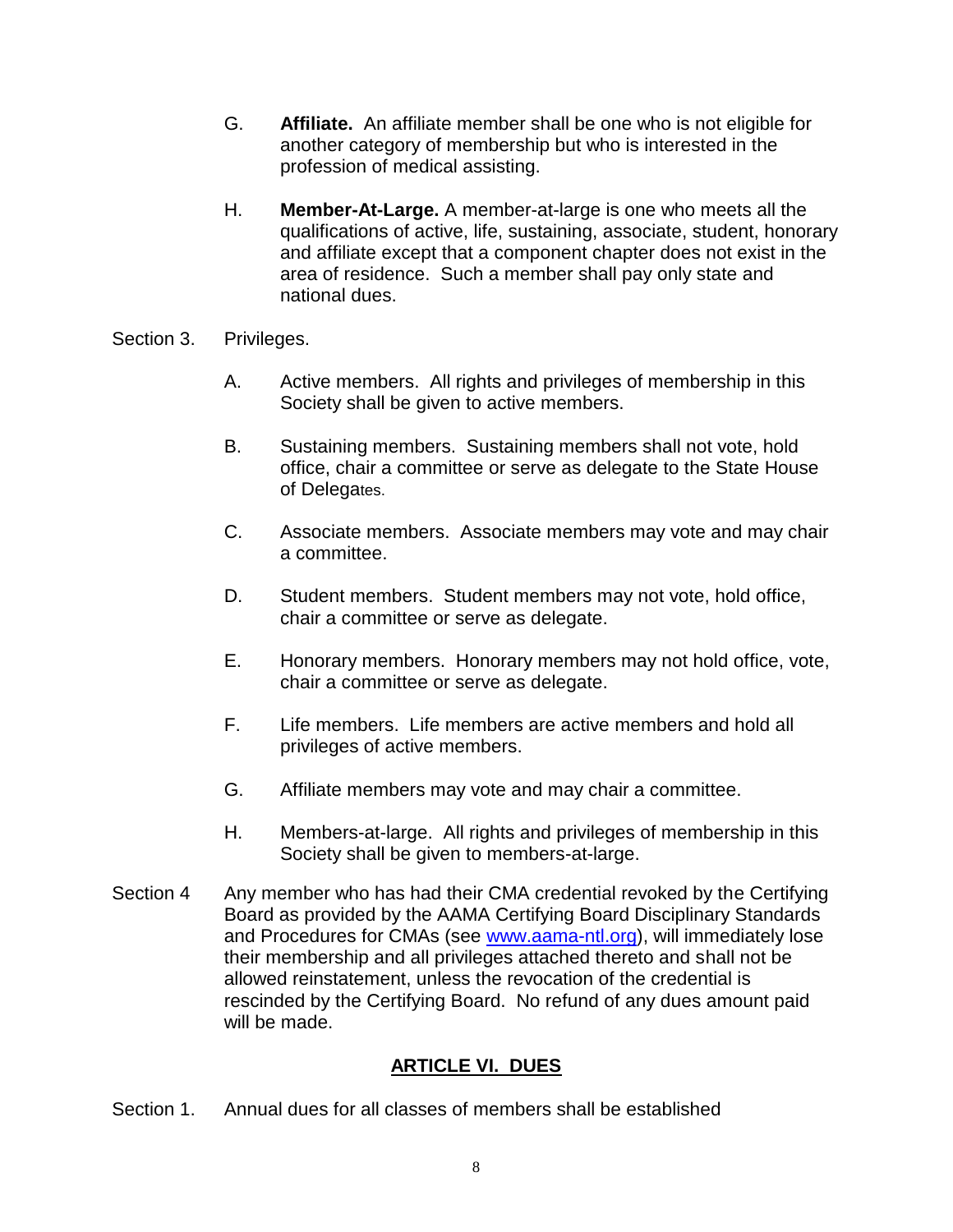by the House of Delegates upon recommendation by the Board of Trustees. Dues shall become due and payable November 1 and shall be delinquent if not postmarked or submitted electronically to the AAMA Executive Office by December 31 (the controlling time is that of sending, not that of receiving).

- A. Full dues will be assessed for active, associate, and affiliate members.
- B. One-half dues will be assessed for sustaining members.
- C. Dues will be assessed for international members.
- D. Dues will be assessed for student members.
- E. Life and honorary members are not required to pay dues.
- Section 2. Dues for a new member joining on or after September 1 shall be credited to the following year.
- Section 3. In order to be a candidate for a committee chair, a state or a national officer, trustee, or a delegate or an alternate to the Annual State Meeting or to the Annual Meeting of AAMA, member's dues shall be postmarked or submitted electronically to the AAMA Executive Office by December 31 (the controlling time is that of sending, not that of receiving).

Officers and trustees must maintain current membership during their terms of office.

- Section 4. All classification of members shall submit their dues directly to AAMA.
- Section 5. Full dues shall be assessed for active, associate, affiliate, and membersat-large (with the exception members-at-large do not pay local dues) categories.
- Section 6. Half dues will be assessed for sustaining members.
- Section 7. Student members shall be assessed one-half dues for state and chapter.
- Section 8. Honorary and life members shall not be required to pay state dues.
- Section 9. Membership belongs to the individual and shall be non-transferable**.** (adopted by the 51st AAMA House of Delegates)

Membership dues may not be transferred from one member to another, nor are they refundable.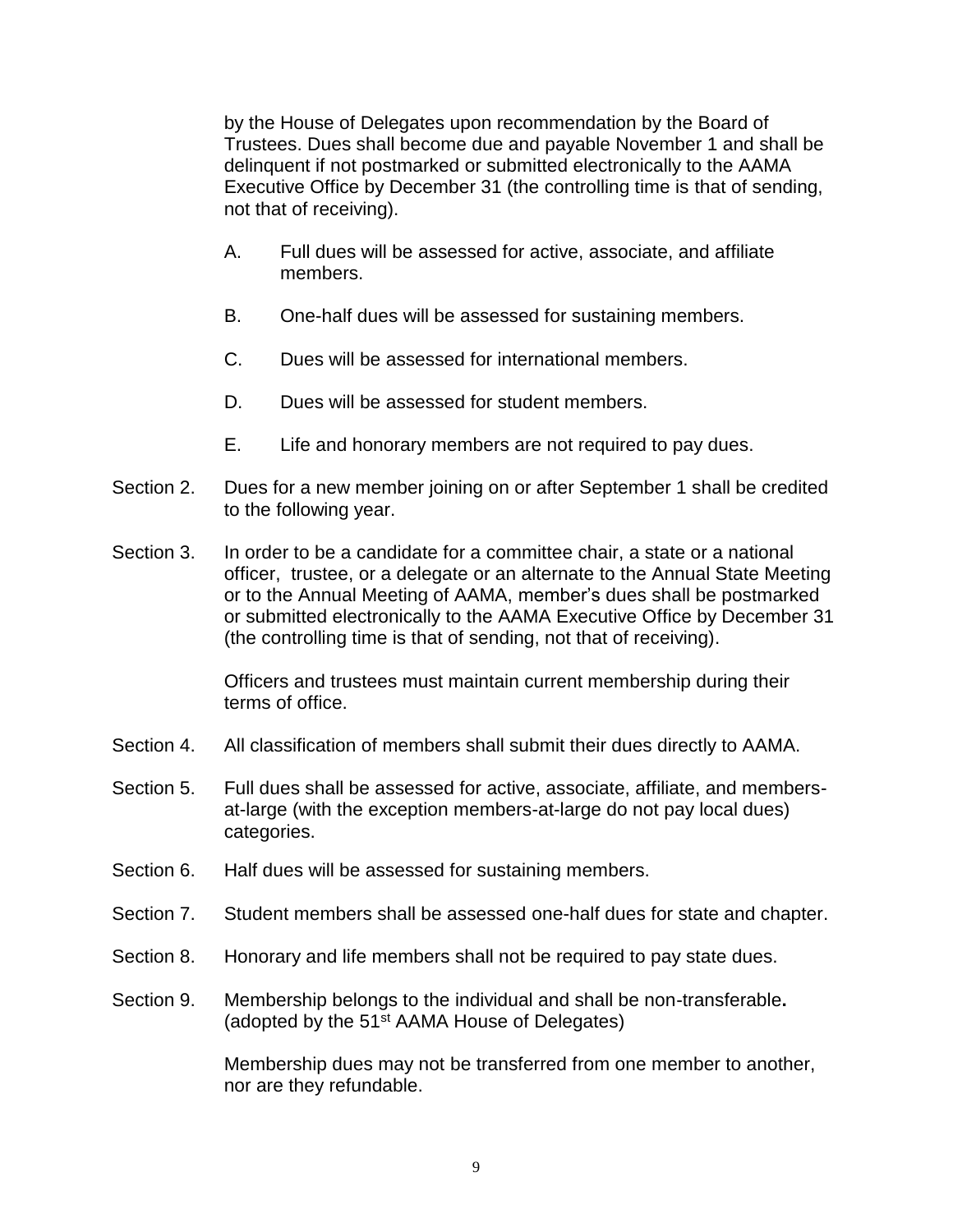- Section 10. Dues for a new member joining on or after September 1 shall be credited to the following year.
- Section 11. Constituent societies and component chapters shall offer reciprocity to members transferring from another state or chapter. The transferring member shall present proof of current AAMA membership status.

#### **ARTICLE VII. BOARD OF DIRECTORS**

- Section 1. The Board of Directors shall consist of elected officers: President, Vice President, Secretary, Treasurer, Speaker of the House, Vice Speaker of the House, Immediate Past President, Chairmen of Standing Committees, Chairmen of Special Committees, Chairmen of subcommittees and one member of each component chapter.
- Section 2. The Board of Directors shall have full authority to transact the business of this society between Annual Meetings, but shall take no action contrary to any general policy which shall have been adopted at the Annual Meeting and is still in effect.
- Section 3. A quorum shall consist of a majority of those Board members present.
- Section 4. A majority vote of the quorum shall be required for action on an order of business.
- Section 5. The Board of Directors shall:
	- A. have charge of the property and financial affairs of the South Carolina Society;
	- B. conduct the business of the South Carolina Society between Annual Meetings;
	- C. elect three members of the Board to the Nominating Committee, appoint committees essential to the proper functioning of the South Carolina Society and committees established by the House of Delegates;
	- D. fill vacancies in office according to Article IX, Section 4;
	- E. be authorized to vote by mail or email, with the report of any actions taken by mail or email, verified and made a part of the minutes of the next meeting of the Board of Directors. Requests for vote by mail or email shall allow ample time (not less than ten days) for reply;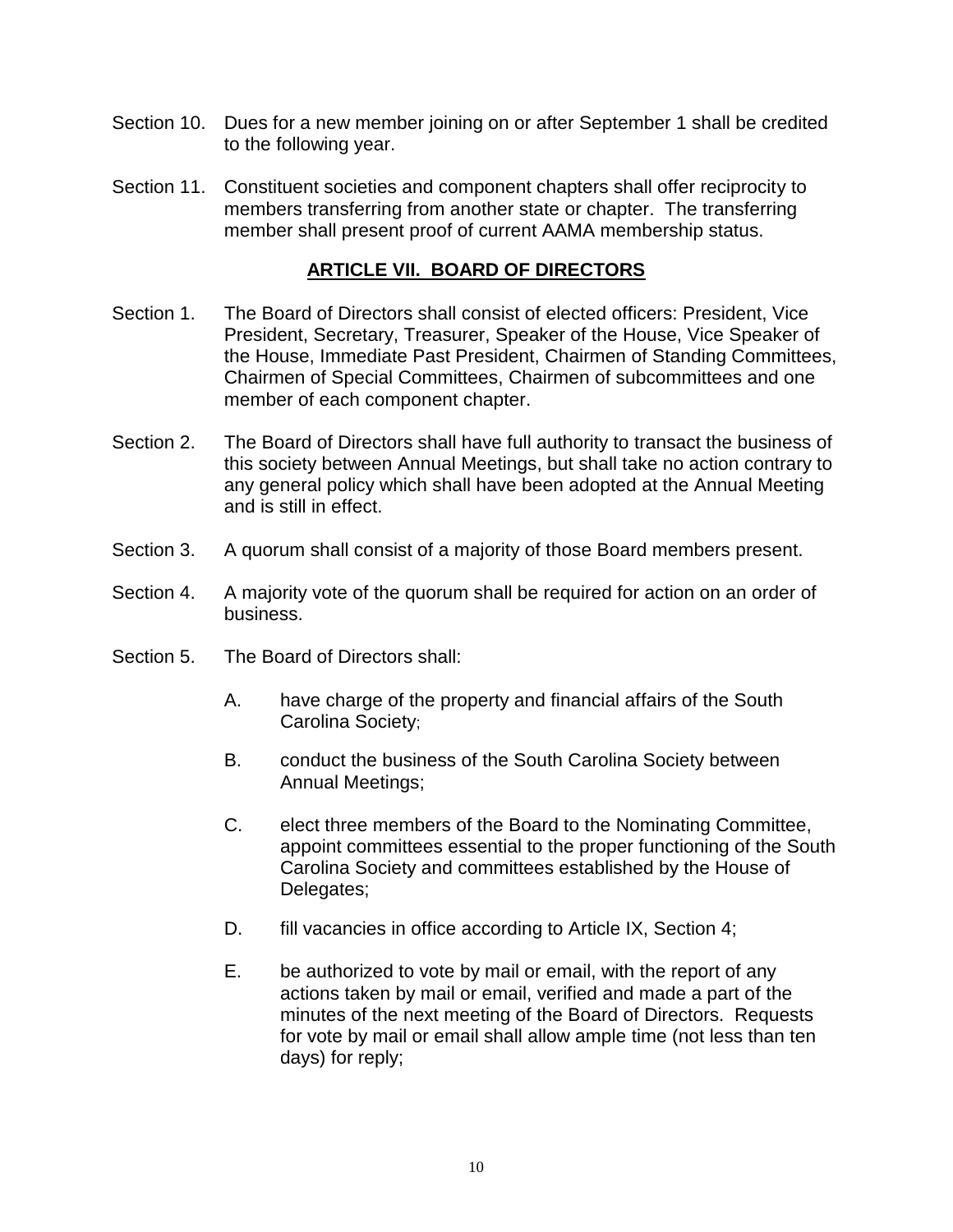- F. approve at the Pre-Conference Meeting, the standing and special committee appointees of the Vice President; and thereafter in contents
- G. recommend a fiscal year budget to the House of Delegates;
- H. through the Chairman, submit a report of its activities to the House of Delegates.
- Section 6. The Board of Directors shall meet immediately prior to and following the Annual Meeting of the House of Delegates, at the January and August workshops, and at such other times as determined by the Chairman of the Board. In addition, the Chairman shall call special meetings of the Board of Directors upon the written request of five members of the Board.

#### **ARTICLE VIII. EXECUTIVE COMMITTEE**

- Section 1. There shall be an Executive Committee composed of the President, Vice President, Secretary, Treasurer, Speaker of the House, Vice Speaker of the House, and Immediate Past President. The Parliamentarian shall serve ex-officio member without vote. The President shall serve as Chairman.
- Section 2. Duties. The duties of this committee shall be to:
	- A. transact necessary business between meetings of the Board of Directors and to report any action taken within thirty days;
	- B. study budget proposals and submit its recommendation to the Board of Directors through the state treasurer;
	- C. recommend to the Board of Directors the amount of financial aid to be given to the National Delegates;
	- D. establish the editorial policy of the professional journal.
	- E. In the event of a vacancy in any office not provided for elsewhere in these Bylaws, the Executive Committee shall appoint a member to serve the unexpired term. This member shall meet the qualifications prescribed.
	- F. Review the minutes prior to the Board of Directors meeting and make recommendations and report to the Board
	- G. shall be responsible for making stationery and other material provided by SCSMA available to chapters.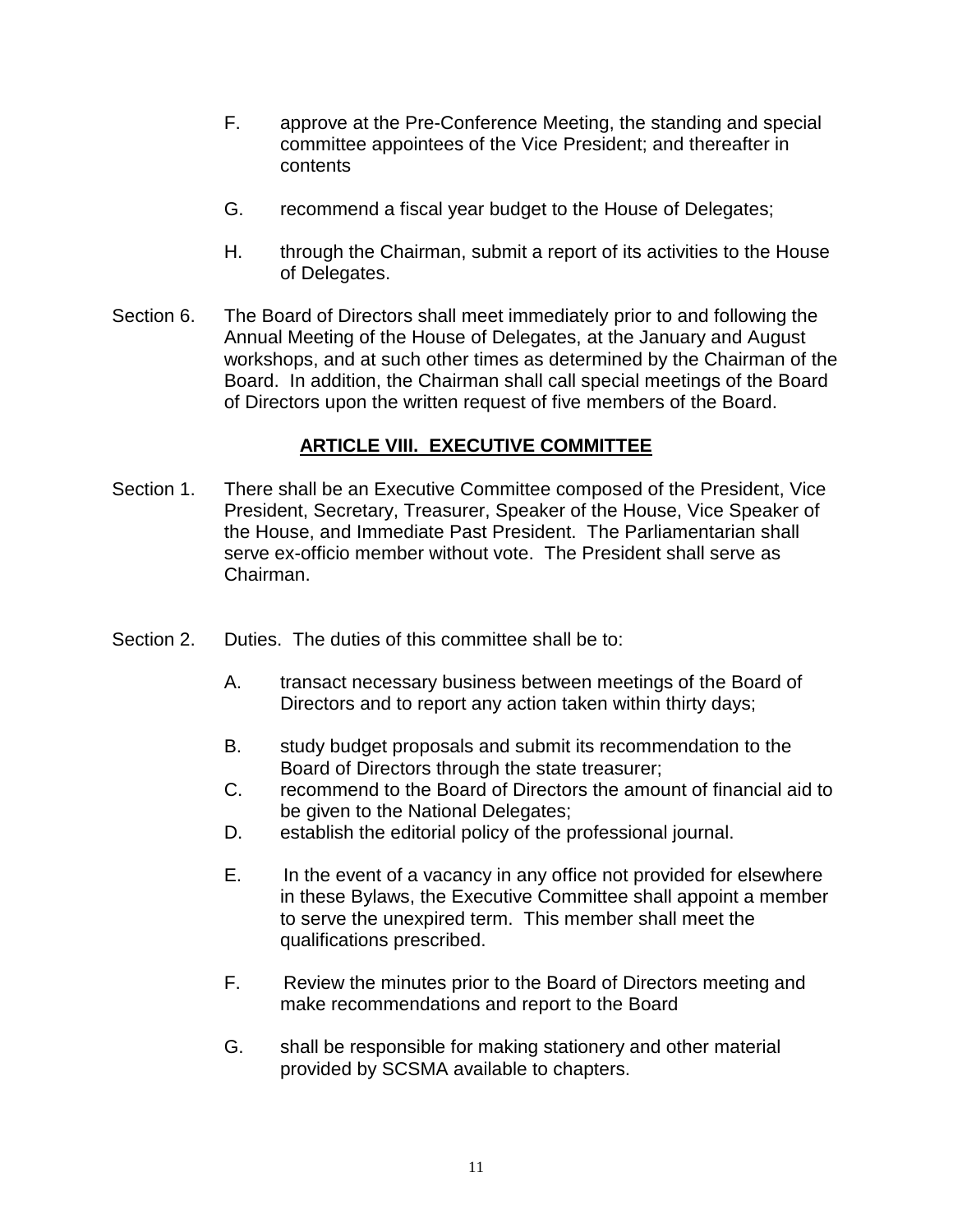#### **ARTICLE IX. OFFICERS**

- Section 1. Officers shall be elected as follows: President, Vice President, Secretary, Treasurer, Speaker of the House and Vice Speaker of the House.
- Section 2. Appointed officers will be a Parliamentarian and Chaplain.
- Section 3. Qualifications and Eligibility.
	- A. A candidate for office shall:
		- 1. be a member in good standing,
		- 2. submit completed Nomination Consent form,
		- 3. have dues postmarked to the National Office by December 31.
	- B. Additional qualifications for specific offices shall be as follows:
		- 1. A candidate for Vice President shall have:
			- a. served as President of a component chapter or as an officer of the South Carolina Society,
			- b. attended at least one previous South Carolina Society meeting as a delegate.
		- 2. A candidate for Secretary shall have:
			- a. served as an elected officer of a component chapter,
			- b. attended at least one previous South Carolina Society Meeting,
			- c. proficient skills in recording and transcribing.
		- 3. A candidate for Treasurer shall have:
			- a. served as an elected officer of a component chapter,
			- b. attended at least one previous South Carolina Society meeting,
			- c. previous experience in record keeping and financial reporting.
		- 4. A candidate for Speaker of the House shall have:
			- a. served as a past chapter president and a committee chair of the South Carolina Society,
			- b. attended at least one previous South Carolina Society meeting,
			- c. knowledge of Robert's Rules of Order and parliamentary procedure.
		- 5. A candidate for Vice Speaker of the House shall have: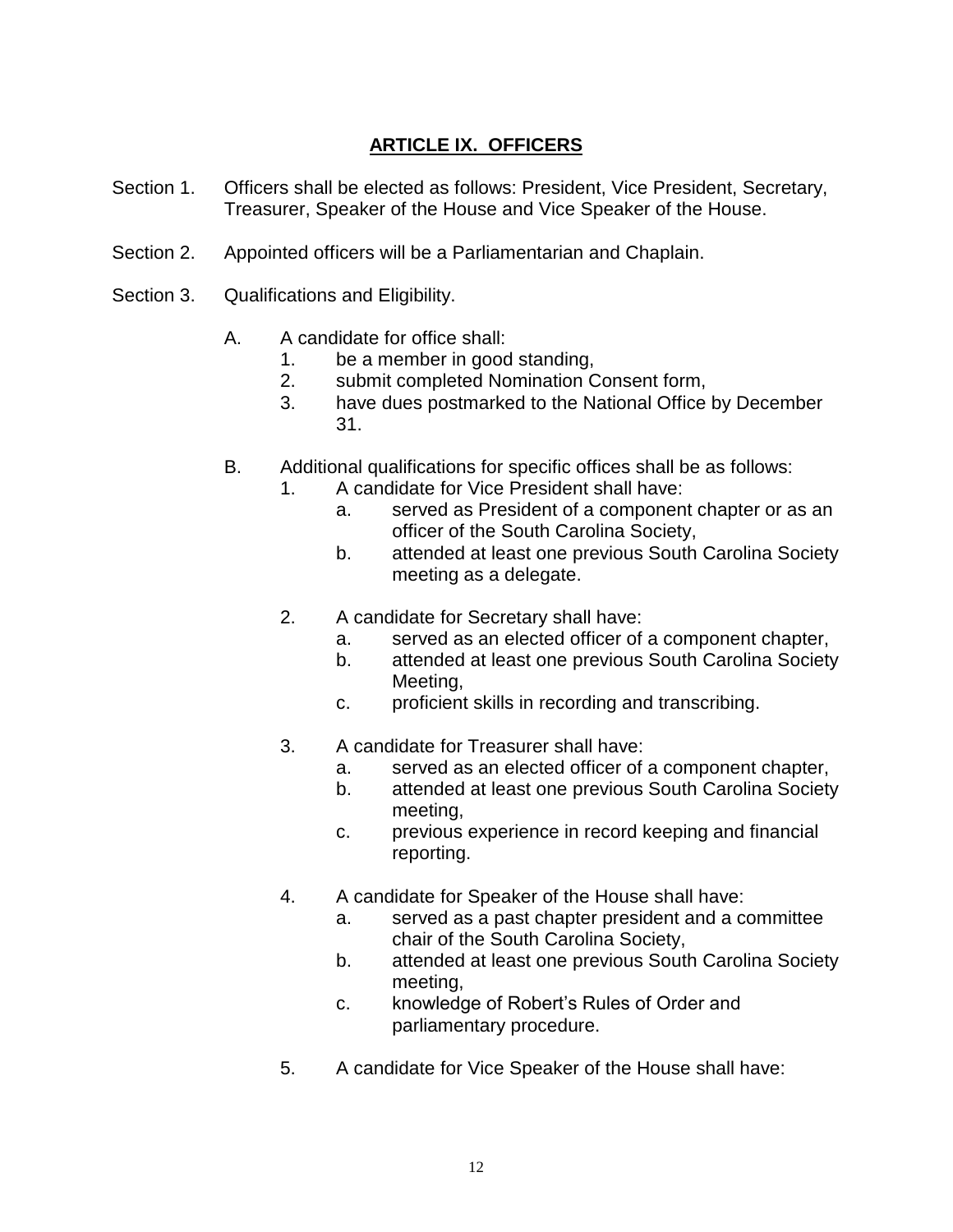- a. served as a past chapter president and a committee chair of the South Carolina Society,
- b. attended at least one previous South Carolina Society meeting,
- c. to ascend to the office of Speaker of the House,
- d. knowledge of Robert's Rules of Order and parliamentary procedure.
- Section 4. Term and Vacancy in Office.
	- A. A retiring president may be re-elected to the office of Vice President after a lapse of one year.
	- B. All officers with the exception of President and Vice President can serve no more than two (2) consecutive terms.
	- C. The term of office for all elected and appointed officers, with the exception of the Treasurer, shall be for one year or until their successors are elected and/or appointed and have assumed office.

The term of office for Treasurer shall be for two years or until a successor has been elected and assumed office.

- D. A vacancy in the office of President shall be filled by the Vice President.
- E. In the event of a vacancy in the office of Vice President, the office shall remain vacant until the next Annual Meeting when a President shall be elected by the House.
- F. When a Vice President assumes the Office of President under the conditions of a vacancy, any restrictions on consecutive terms is lifted and she/he may run for President at the Annual Meeting.
- G. A vacancy in an appointed office shall be filled by the President appointing a successor. A vacancy in an elected office shall be filled by the Board of Directors within 30 days.
- Section 5. Removal from Office.

An officer who fails to perform the required duties or gives just cause for removal from office shall be removed from office by the Board of Directors.

Section 6. Resignation from Office.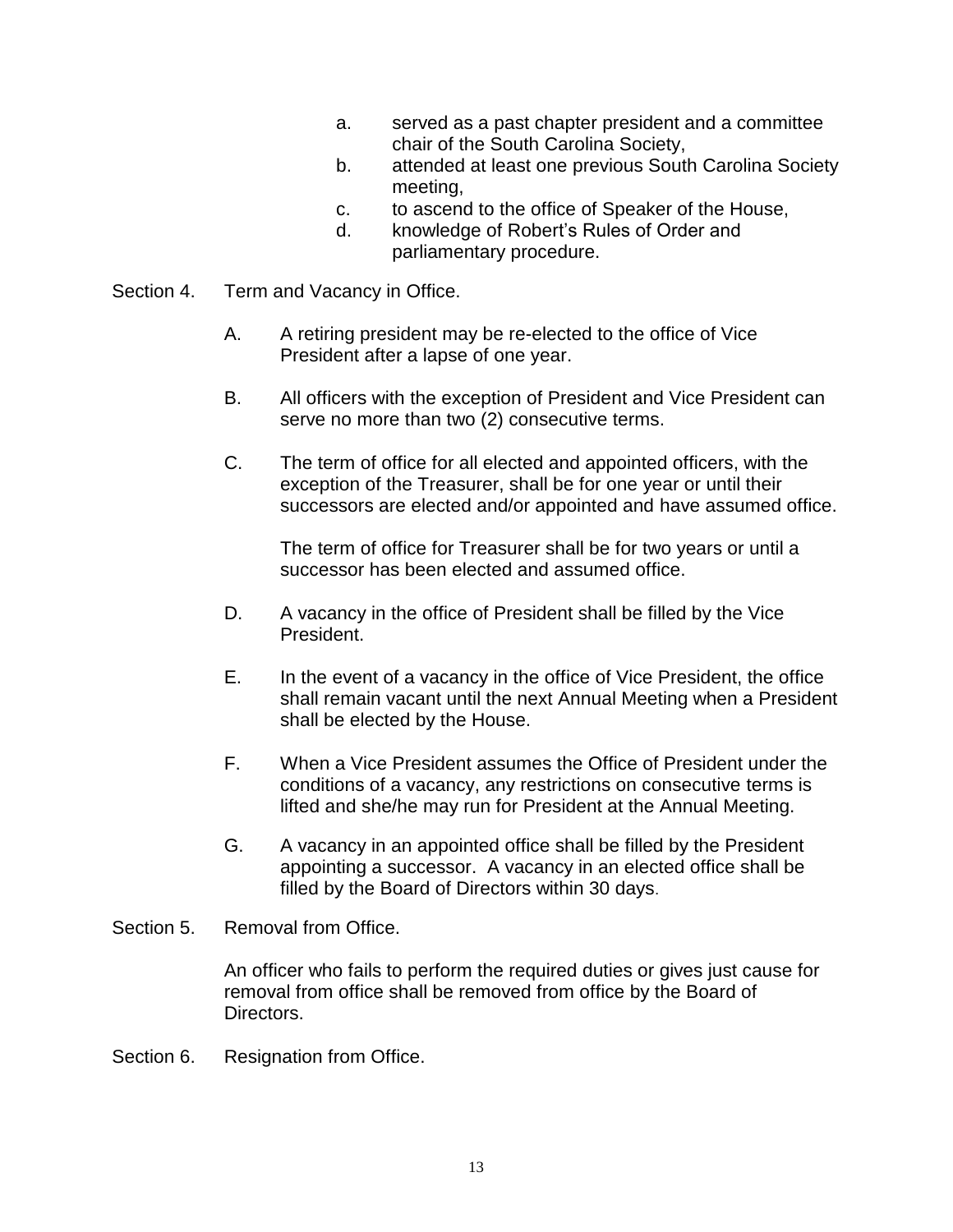An officer who for any reason is unable to perform the duties of office for a period of 90 days shall submit a resignation to the Board of Directors.

- Section 7. Duties of Officers.
	- A. Officers shall perform such duties as are implied by their respective offices consistent with standard parliamentary procedures and/or as required by law.
	- B. The President shall:
		- 1. preside at all meetings of the South Carolina Society and the Board of Directors, except the House of Delegates,
		- 2. be Chairman of the Board of Directors and the Executive Committee,
		- 3. submit in writing all annual reports,
		- 4. report to the opening meeting of the House of Delegates,
		- 5. be ex-officio member without vote of all committees except the Nominating Committee,
		- 6. in the event of a vacancy in a committee chair, have the power to appoint a new chair from among the members of the committee in which the vacancy occurred,
		- 7. appoint, subject to the approval of the Board of Directors, committee members to fill vacancies occurring during the year,
		- 8. appoint a parliamentarian and chaplain,
		- 9. be able to sign all checks and be bonded, premiums on such bond to be paid by the Society,
		- 10. appoint special committees subject to the approval of the Board of Directors,
		- 11. serve as a delegate to the AAMA Annual Meeting.
	- C. The Vice President shall:
		- 1. assist the President throughout the year,
		- 2. assume the duties of the President in the latter's absence,
		- 3. succeed to the office of President in the event of a vacancy in that office,
		- 4. appoint, subject to approval of the Board of Directors, at its Pre-Conference Meeting, standing and special committees (except the Nominating Committee) for the ensuing year, having secured the individual's consent to serve,
		- 5. serve as delegate to the AAMA Annual Meeting.
		- 6. succeed to the office of President at the end of the term of Vice President.
	- D. The Secretary shall: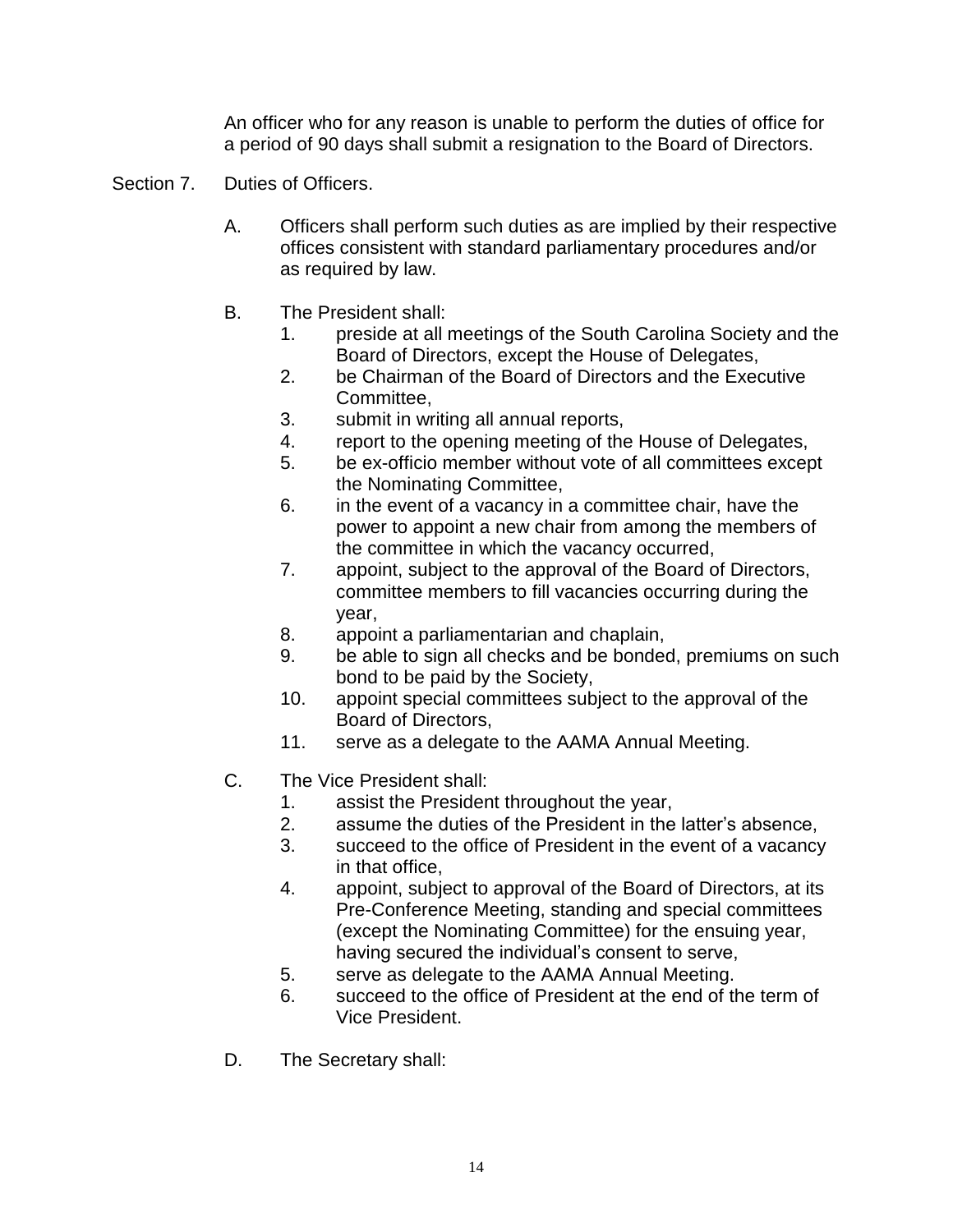- 1. record, transcribe and keep the minutes of all regular and special meetings of the House of Delegates and/or Board of Directors,
- 2. distribute a copy of the minutes of any meeting of the House of Delegates and/or Board of Directors to the Executive Committee no later than forty-five (45) days following the meeting,
- 3. maintain a current list of officers, committees, and members,
- 4. serve as custodian of important documents and records except financial records.
- E. The Treasurer shall:
	- 1. be custodian of all funds.
	- 2. keep a detailed account of receipts and disbursements and furnish a financial report to the Executive Committee and Board of Directors and an annual financial report to the House of Delegates,
	- 3. serve as Chairman of the Budget and Finance Committee,
	- 4. submit a proposed fiscal year budget to the Board of Directors at the Pre-Conference Board Meeting for review, discussion, and approval,
	- 5. be bonded in an amount established by the Board of Directors, the premium of such bond shall be paid by the South Carolina Society,
	- 6. close the Treasurer's books thirty days prior to the Annual Meeting and submit for audit,
	- 7. be responsible for preparation and filing of annual tax return.
	- 8. not give a reimbursement without a receipt and voucher.
- F. The Immediate Past President shall:
	- 1. serve in an advisory capacity,
	- 2. assist the Executive Committee and other members of the Board of Directors in making an orderly transition of administration,
	- 3. serve as a member of the Board of Directors and Executive Committee for one year.
	- 4. serve as Awards Chairman and preside at the Annual Meeting Awards Celebration.
- G. The Speaker of the House shall:
	- 1. preside at meetings of the House of Delegates,
	- 2. appoint the following for the House of Delegates: Credentials Committee, Reference Committee, Tellers, Pages, and other such committees as may become necessary.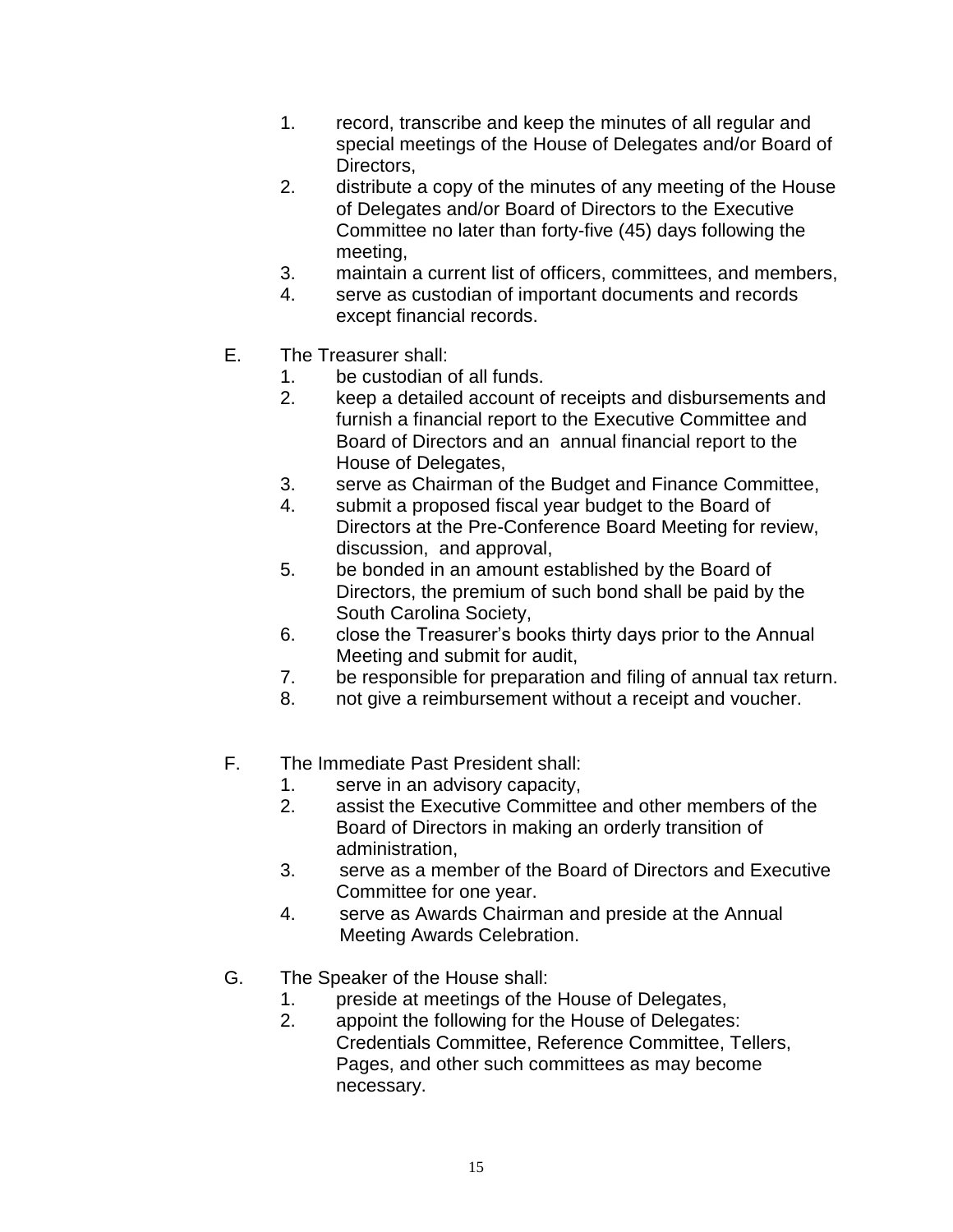- H. The Vice Speaker of the House shall:
	- 1. preside in the absence of the Speaker of the House of Delegates,
	- 2. assist the Speaker in the appointment of Committees for the House of Delegates,
	- 3. succeed to the office of Speaker of the House in the event of a vacancy,
	- 4. succeed to the office of Speaker of the House at the end of the term of Vice Speaker.
- Section 8. Transfer of Files.
	- A. Immediately following an Annual Meeting, retiring officer shall transfer files and records in her possession to her successor.
	- B. An officer vacating an office before the expiration of a term shall immediately transfer to the successor the records of that office.

#### **ARTICLE X. COMMITTEES**

- Section 1. There shall be the following types of committees: standing and special.
- Section 2. Standing committees shall be:
	- A. Budget & Finance
		- 1. Subcommittee of Audit
		- 2. Subcommittee of Ways and Means.
	- B. Bylaws
		- 1. Subcommittee of Policy Handbook
	- C. Certification
	- D. Continuing Education
	- E. Conference
	- F. Educator's Peer Group
	- G. Executive Committee
	- H. Judicial
	- I. Marketing
	- J. Membership
	- K. Nominating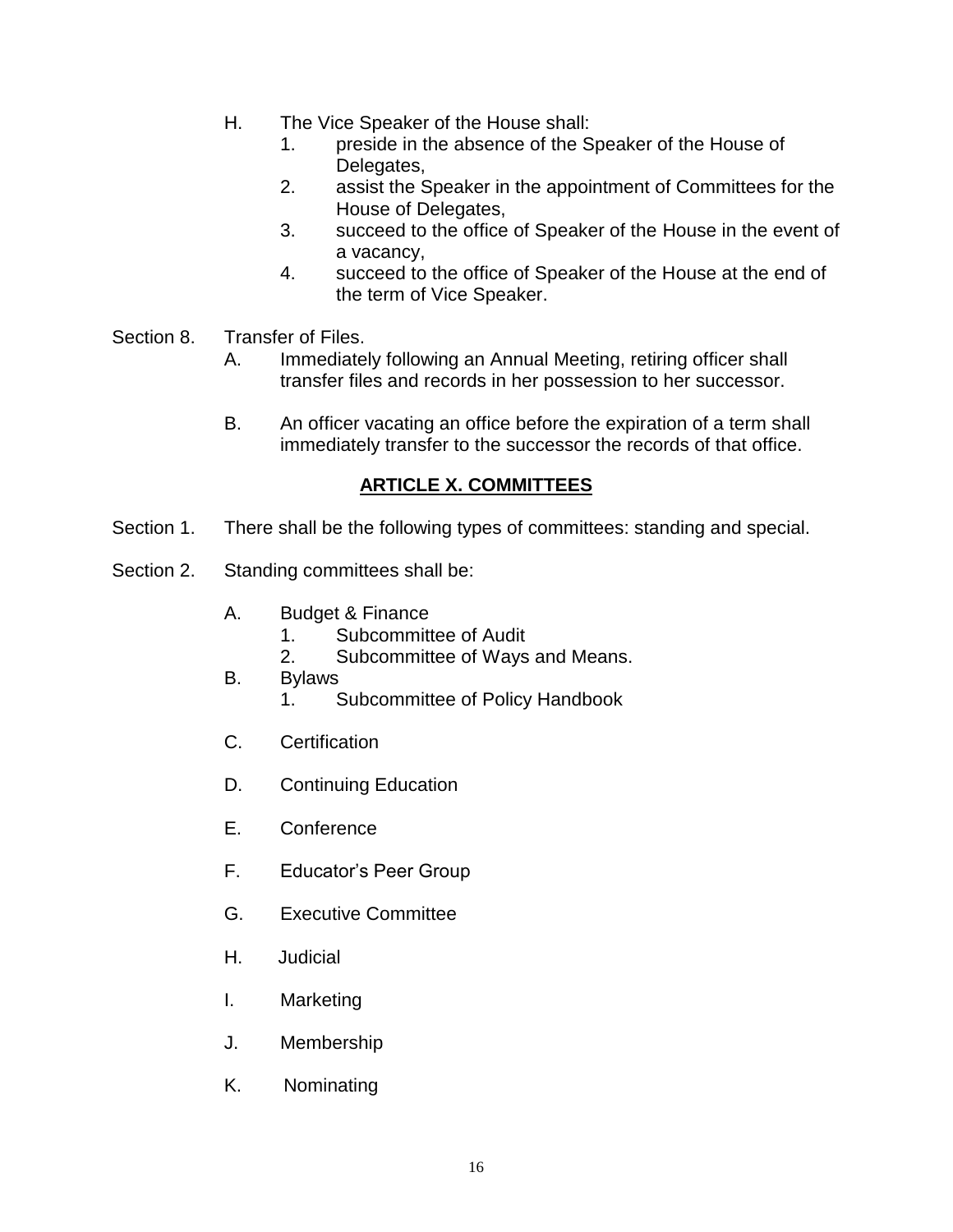- L. Public Policy
- M. Scholarship
- N. South Carolina Radiation Quality Standard Association (SCRQSA)
- O. Strategic Planning
- P. Website Committee
	- 1. Subcomittee of Newsletter
- Section 3. The specific duties of the Standing Committees shall be as follows:
	- A. The Budget and Finance Committee shall:
		- 1. develop and submit a budget for the following year to be considered by the Executive Committee, and then presented to the Board of Directors at the Annual Pre-Conference Board Meeting for approval and recommendation for adoption by the House of Delegates.
		- 2. Subcommittee: Audit Committee shall:
			- a. audit books at each State Meeting,
			- b. serve on the budget and finance committee,
			- c. be comprised of at least 3 members, when auditing the books.
			- d. no two members of the committee shall be from the same component chapter.
		- 3. Subcommittee: Ways and Means Committee shall:
			- a. draw up and submit to the Board of Directors a method(s) of augmenting the South Carolina Society funds,
			- b. serve as advisory committee to the Board of Directors on financial affairs,
			- c. present items to sell at all SCSMA functions.
	- B. The Bylaws Committee shall:
		- 1. edit and/or correlate amendments to the South Carolina Society Bylaws proposed by component chapters,
		- 2. originate amendments to South Carolina Society Bylaws deemed appropriate by the committee,
		- 3. assist new chapters with the preparation of Bylaws,
		- 4. review component chapter Bylaws and/or amendments and make recommendations where pertinent and Bylaws and/or amendments submitted as designated in Article IV -- Component Chapters, Section 1, A-F,
		- 5. keep informed of amendments to AAMA Bylaws and determine that there are no conflicts in South Carolina Society of component chapter Bylaws,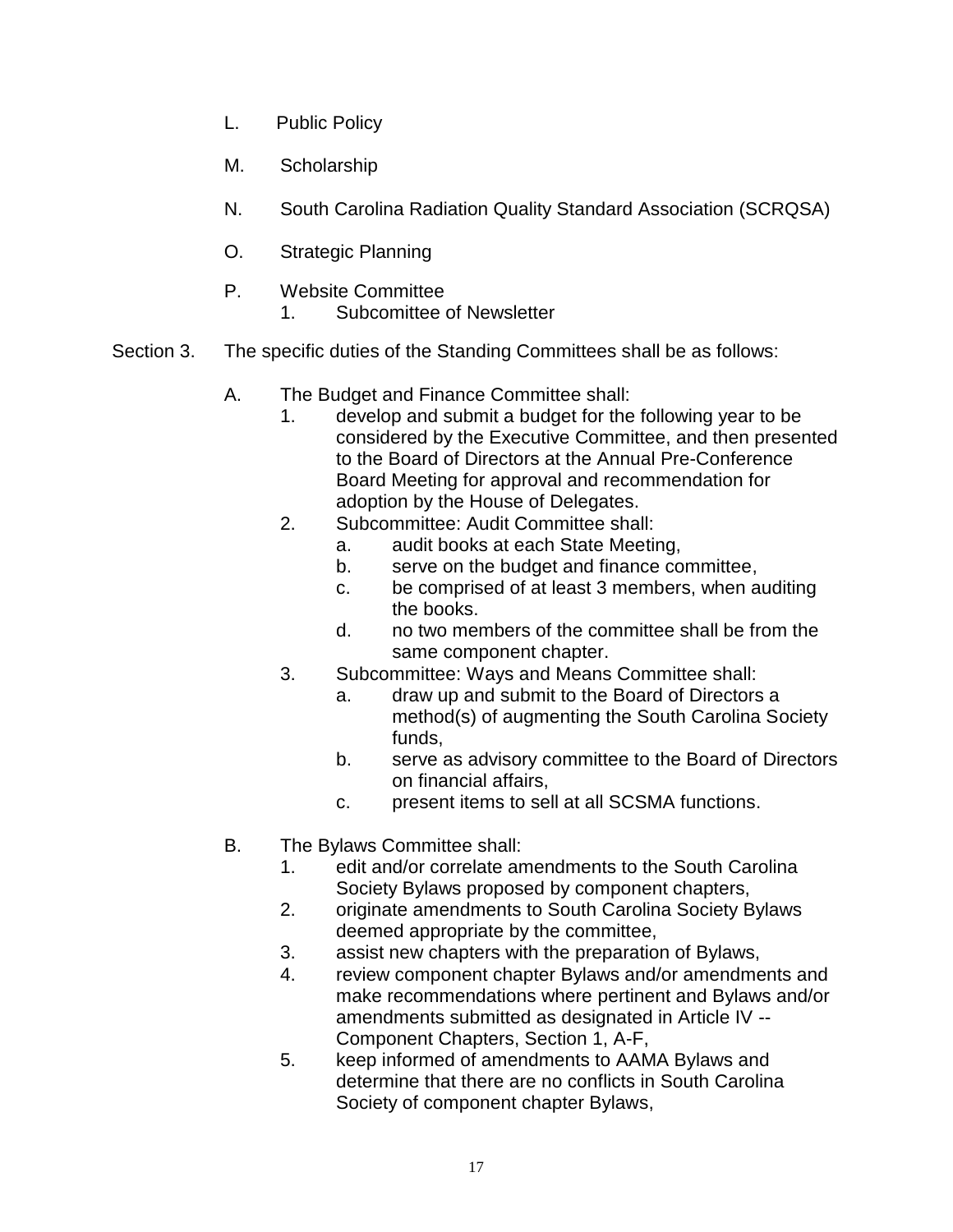- 6. incorporate into the South Carolina Society Bylaws pertinent motions adopted by the House of Delegates,
- 7. include the Parliamentarian as ex-officio member without vote.
- 8. Subcommittee of Policy Handbook shall:
	- a. refer to the Policy Handbook for duties.
	- b. originate resolutions to the South Carolina Society,
	- c, edit/correlate proposed resolutions,
	- d. submit proposed resolutions to the South Carolina Society House Delegates via delegates' packet,
	- e. shall include the current Secretary and Treasurer with President and Parliamentarian as ex-officio members.
- C. The Certification Committee shall:
	- 1. promote the AAMA Certification and Recertification programs,
	- 2. maintain a current roster of Certified Medical Assistants in the South Carolina Society.
- D. The Continuing Education Committee shall:
	- 1. promote the educational goals of the South Carolina Society and AAMA,
	- 2. assist component chapters in development of educational activities,
	- 3. plan and conduct all educational seminars and apply for CEUs,
	- 4. be in charge of onsite registration for all South Carolina Medical Assistant functions except the state conference.
- E. The Conference Committee shall:
	- 1. be composed of Chairman, Vice Chairman, elected officers, Chairman of the Education Committee, and other members if deemed appropriate,
	- 2. make arrangements for the Annual Meeting.
- F. The Educators Peer Group Committee shall:
	- 1. be composed of Chairman, who is a South Carolina Society of Medical Assistants (SCSMA) member in good standing, all medical assisting program educators statewide and one member of the SCSMA,
	- 2. promote the American Association of Medical Assistants (AAMA) and SCSMA to all medical assistants students,
	- 3. host the Bowl of Knowledge for students at the Annual Conference,
	- 4. meet during the SCSMA Annual Conference.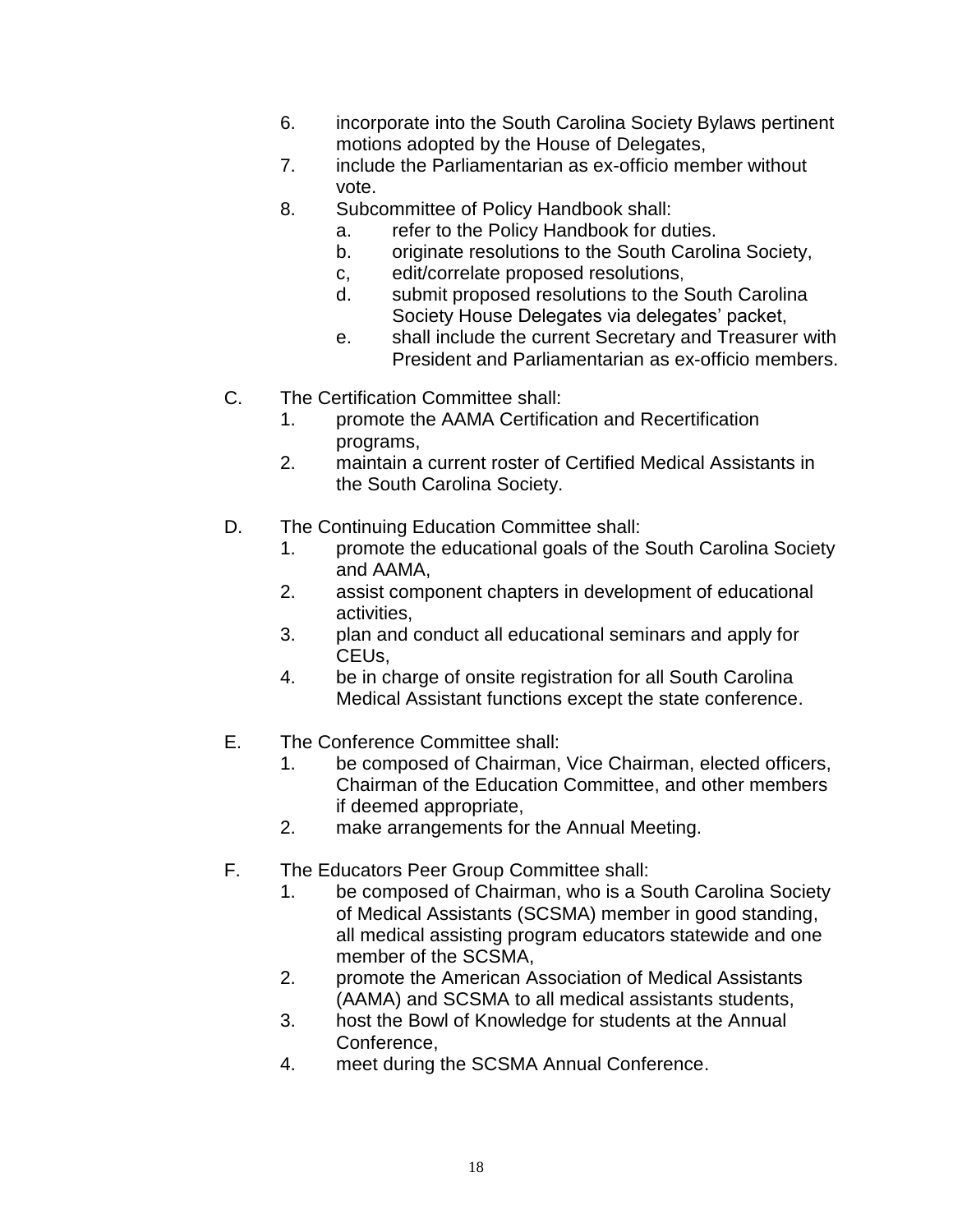- G. The Executive Committee shall: Refer to Article VIII for duties and responsibilities.
- H. The Judicial Committee shall:
	- 1. be a committee composed of the five active immediate past State Presidents, and the State Parliamentarian, who shall serve as an ex-officio member without a vote,
	- 2. the Immediate Past President shall serve as Chair of the Judicial Committee,
	- 3. the Judicial Committee shall handle all matters relating to ethics, their decisions being approved by the Executive Committee,
	- 4. this Committee will have jurisdiction in all questions involving the membership status of a person. This jurisdiction also covers all controversies arising under the Bylaws, its Code of Ethics, or the interpretations of these,
	- 5. meet during the Annual Conference to consider any business pending. It shall also meet on a consultant basis upon a call of the chairman,
	- 6. requests for judicial action are directed to the Chairman,
	- 7. a quorum shall consist of three (3) voting members,
	- 8. Chairman shall submit an Annual Report to the House of Delegates.
- I. The Marketing Committee shall:
	- 1. consist of as many members as deemed appropriate,
	- 2. shall include the chair of the following committees:
		- a. Continuing Education
		- b. Membership
		- c. Public Policy
		- d. Strategic Planning
	- 3. market the medical assistant profession,
	- 4. shall be responsible for SCSMA display.
- J. Membership Committee shall:
	- 1. work toward maintaining and increasing membership of the South Carolina Society,
	- 2. encourage the organization in new chapters of medical assistants.
- K. The Nominating Committee shall:
	- 1. be elected and have the duties and responsibilities as outlined in Article XII.
- L. The Public Policy Committee shall: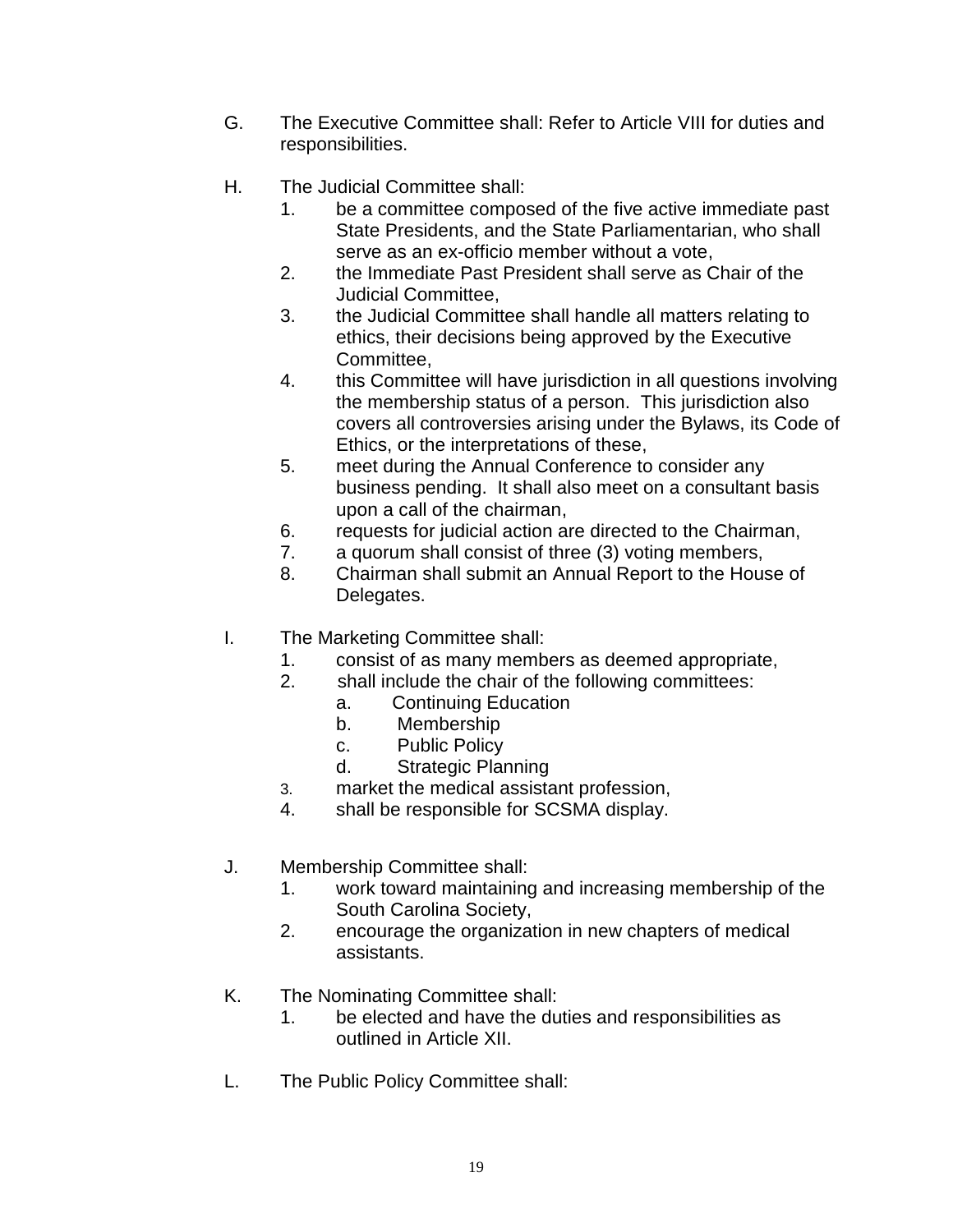- 1. keep the members informed of proposed legislation and court decisions pertaining to the practice of medicine and its allied professions.
- M. The Scholarship Committee shall:
	- 1. consist of three members of the SCSMA,
	- 2. no two members of the committee shall be from the same component chapter or be an educator.
	- 3. send out scholarship information packets to the Medical Assistant Program Directors,
	- 4. review applications received by the deadline given,
	- 5. choose a scholarship recipient from applications received who meets the guidelines given in the scholarship packet,
	- 6. award the scholarship(s) at the SCSMA Annual Conference.
- N. The South Carolina Radiation Quality Standards Association (SCRQSA) liaison committee shall:
	- 1. consist of two members, a chairman who serves on the Board of Trustees of the SCRQSA, and one alternate member,
	- 2. be certified limited practice radiographers and certified medical assistants, work with this corporation to perform activities that relate to the practice of radiologic technology,
	- 3. report activities of the SCRQSA to the South Carolina Society of Medical Assistants.
- O. The Strategic Planning Committee shall:
	- 1. study and provide in conjunction with the Executive Committee the planning framework for all activities of the South Carolina Society of Medical Assistants,
	- 2. seek to help members attain high professional status and greater career success,
	- 3. develop, assess, modify, and carry out strategic planning for the South Carolina Society of Medical Assistants.
- P. The Website Committee shall:
	- 1. consist of an appointed chair, the Marketing chair, Publication chair and all Chapter Presidents,
	- 2. update, maintain, and monitor the Society website,
	- 3. work with publications editor, executive board, and AAMA to obtain and post accurate information and forms,
	- 4. assist local chapters with web page development and linking,
	- 5. negotiate and maintain hosting and domain agreements.
	- 6. Subcommittee of Newsletter shall: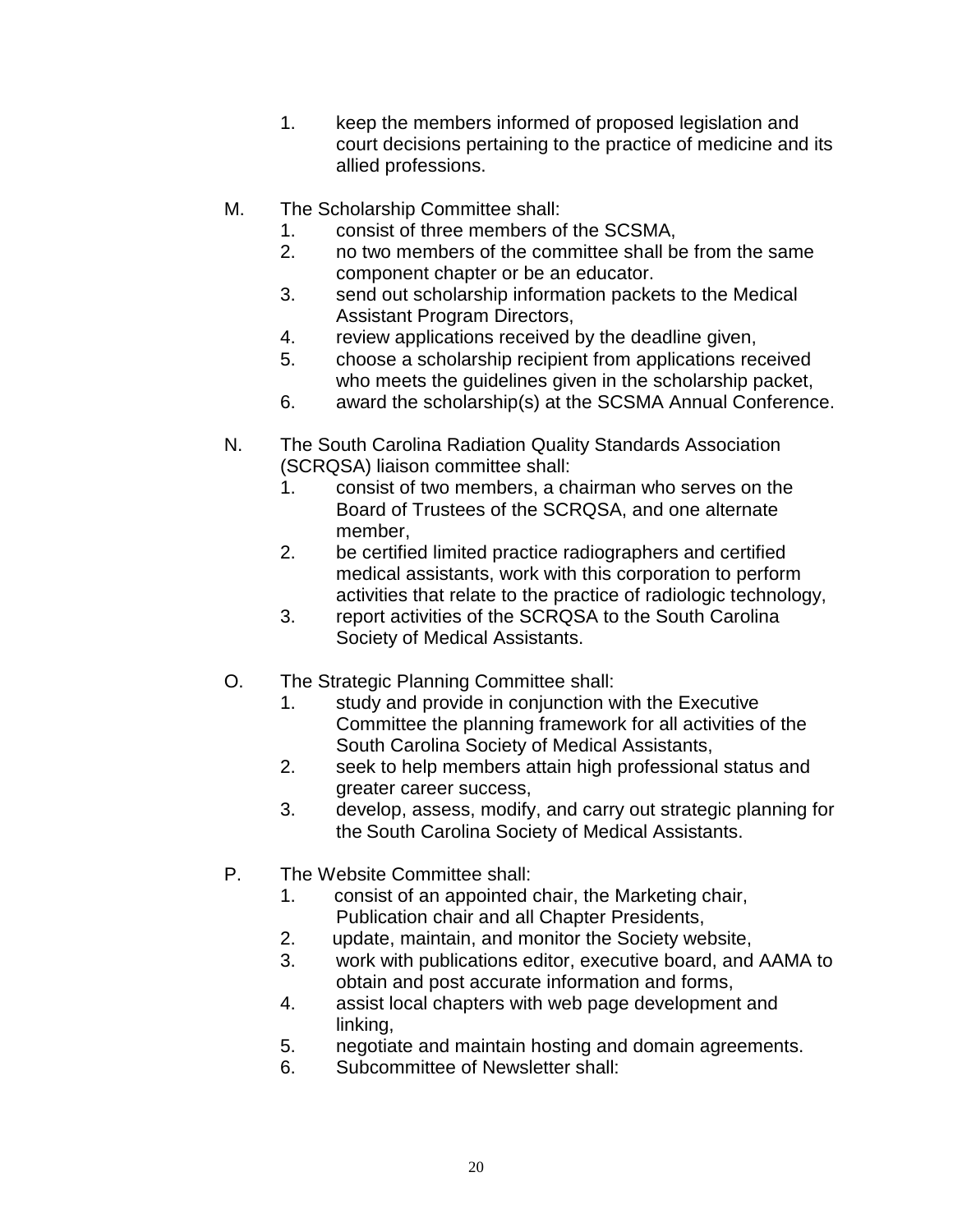- a. be responsible for publishing a professional newsletter,
- b. have a chairman who is designated editor of state newsletter,
- c. adhere to the editorial policy.
- Section 4. Special committees are appointed by the President for a special function or task and will remain active until their function is completed and/or dissolved upon the completion of their responsibility.
- Section 5. A special committee chair has a vote on the Board of Directors. If that chair has another position/chairmanship on the Board, there will be only one vote and that will be considered as one for the purpose of quorum count.

#### **ARTICLE XI. STATE HOUSE OF DELEGATES**

- Section 1. The governing body of this Society shall be the House of Delegates which shall have the authority to determine the policies of the Society, the power to amend the Bylaws, act upon such business as may be presented, conduct the election of officers and delegates and alternate delegates to the AAMA House of Delegates.
- Section 2. Each component chapter shall be entitled to three delegates. Any chapter having over fifty active members shall be entitled to one additional delegate. Delegates and alternates shall serve for one full year from the opening of the House of Delegates that year until the opening of the House of Delegates the following year.
- Section 3. The members-at-large shall be entitled to representation by one delegate and one alternate, to be elected by majority vote of the members-at-large present on the first day of the annual meeting. The name of the delegate and alternate shall be submitted in writing to the President and Secretary on the first day of the Annual Meeting or Special Meeting.
- Section 4. The determination for the number of delegates shall be the total membership based upon the payment of dues postmarked to AAMA by December 31 prior to the Annual Meeting.
- Section 5. In the event any component chapter is unable to be represented by the full complement of delegates to which it is entitled, it may assign proxy votes to another delegate from that chapter. Such proxies shall be submitted in writing to the Credentials Chairman and shall be signed by the President (and/or one other officer) of the component chapter.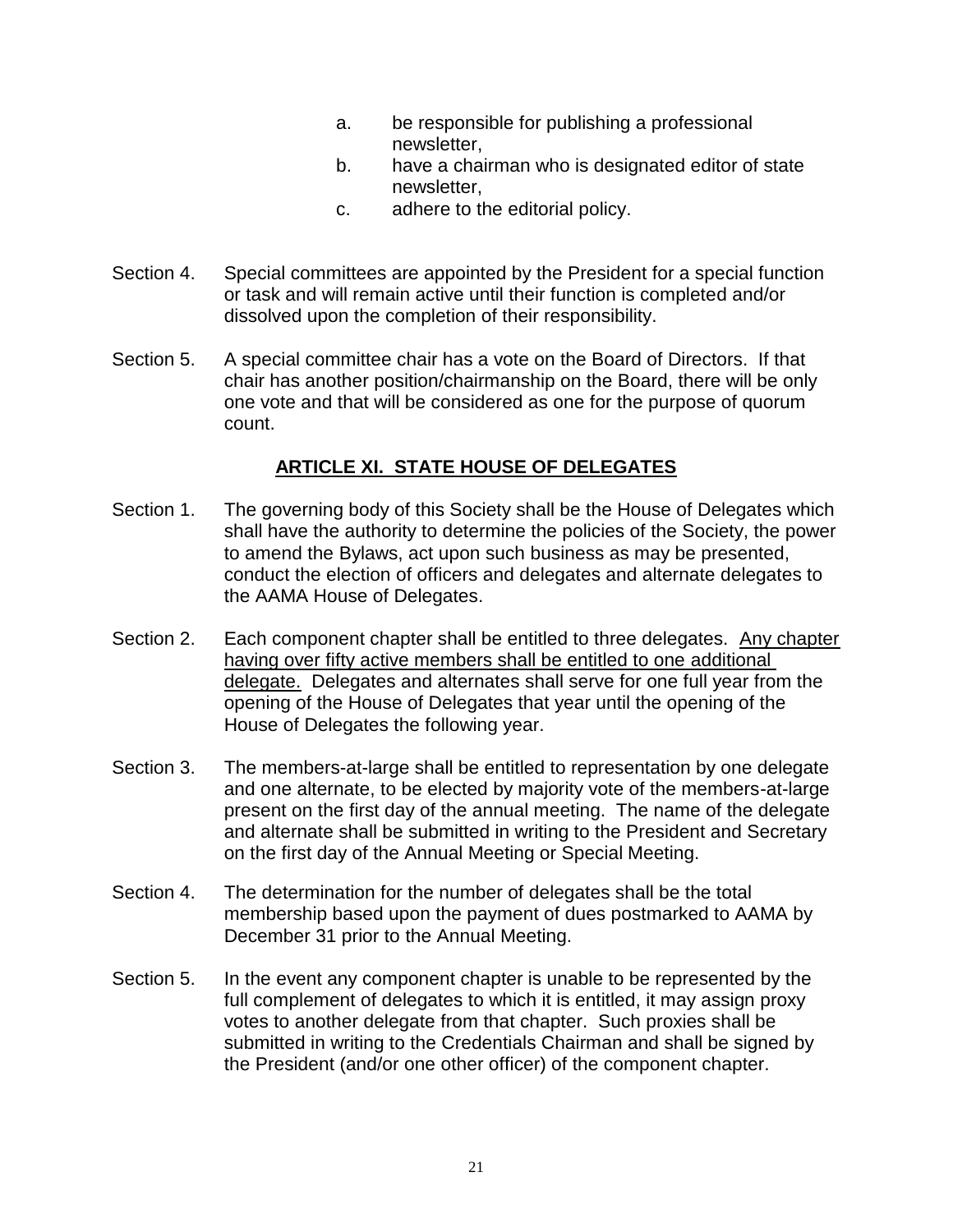- Section 6. A majority of the members seated in the House of Delegates shall constitute a quorum.
- Section 7. The names of delegates and alternates shall be submitted to the President, and to the Speaker of the House at least sixty (60) days prior to the Annual Meeting of the House of Delegates.
- Section 8. Meetings.
	- a. The House of Delegates may be held during the Annual Meeting of the South Carolina Society.
	- b. Special meetings of the House of Delegates may be held at the call of the Board of Directors by written notice being mailed or emailed to each member of the House of Delegates at least fifteen days in advance of such meeting.
	- c. In the event of an administrative emergency, declared as such by the Board of Directors, the Board may take a vote of the House of Delegates by mail instead of calling a special meeting of the House of Delegates.
		- 1. The Speaker of the House shall distribute and receive ballots by certified mail or E-mail with receipt. Ample time (not less than ten days) shall be allowed for reply.
	- d. The Speaker of the House shall appoint the Credentials Committee, Tellers, Pages, timekeepers, and such other committees as necessary for the organization and operation of each session of the House of Delegates.
	- e. The Credentials Committee shall:
		- 1. verify credentials,
		- 2. establish that a quorum is present.

#### **ARTICLE XII. NOMINATIONS AND ELECTIONS**

- Section 1. There shall be a Nominating Committee composed of three members elected as follows:
	- A. All members shall be elected by the Board of Directors at its Post-Conference Meeting following nominations from the floor, with a plurality vote electing.
		- 1. If there is a tie between candidates receiving the third highest number of votes, another ballot will be taken to determine the successful candidate.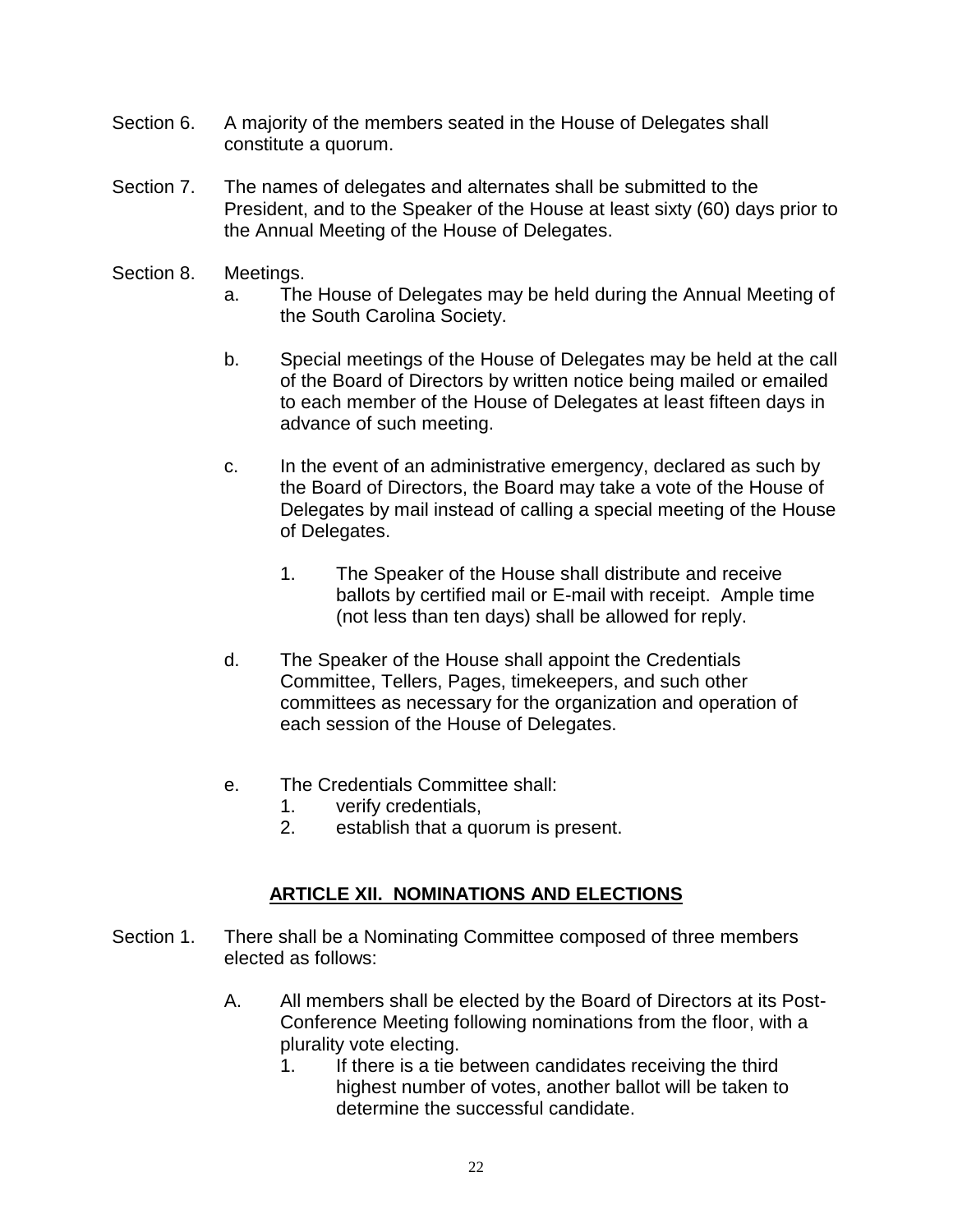- 2. No two members of the committee shall be from the same component chapter. If more than one member receives sufficient votes to be elected, the one receiving the largest number of votes shall serve.
- 3. From the three elected, the Chairman of the Board shall appoint the Chairman.
- B. The Nominating Committee shall be responsible for soliciting, screening, verifying eligibility, and presenting a slate of nominees for office in accordance with Article IX, Section 3, of these Bylaws.
- C. In order to be considered by the Nominating Committee, the names and qualifications of proposed candidates for elected office shall be submitted by the component chapters to the Chairman of the Nominating Committee so that they are received sixty days prior to the Annual Meeting. Names submitted in any other manner shall not be considered by the committee.
- D. Additional nominations may be made from the floor during the South Carolina Society House of Delegates meeting provided:
	- 1. all eligibility requirements as outlined in Article IX, Section 3 are met,
	- 2. documentation of the qualifications and eligibility of nominees and specified written endorsements have been submitted to the Chairman of the Nominating Committee before the name is placed in nomination.
- E. All candidates must comply with the campaign rules as set forth in the South Carolina Society Policy Handbook.
- Section 2. Elections.
	- A. Officers shall be elected by ballot and a majority vote shall elect. If no candidate receives a majority vote, balloting will be repeated on the two candidates receiving the highest number of votes. Election of officers shall be held during the Annual Meeting.
	- B. If a state of emergency as defined by the Board of Directors precludes the holding of an Annual Meeting of the South Carolina Society, the Board of Directors shall supervise and conduct an election by mail or email. (Article VII. Section 5-E).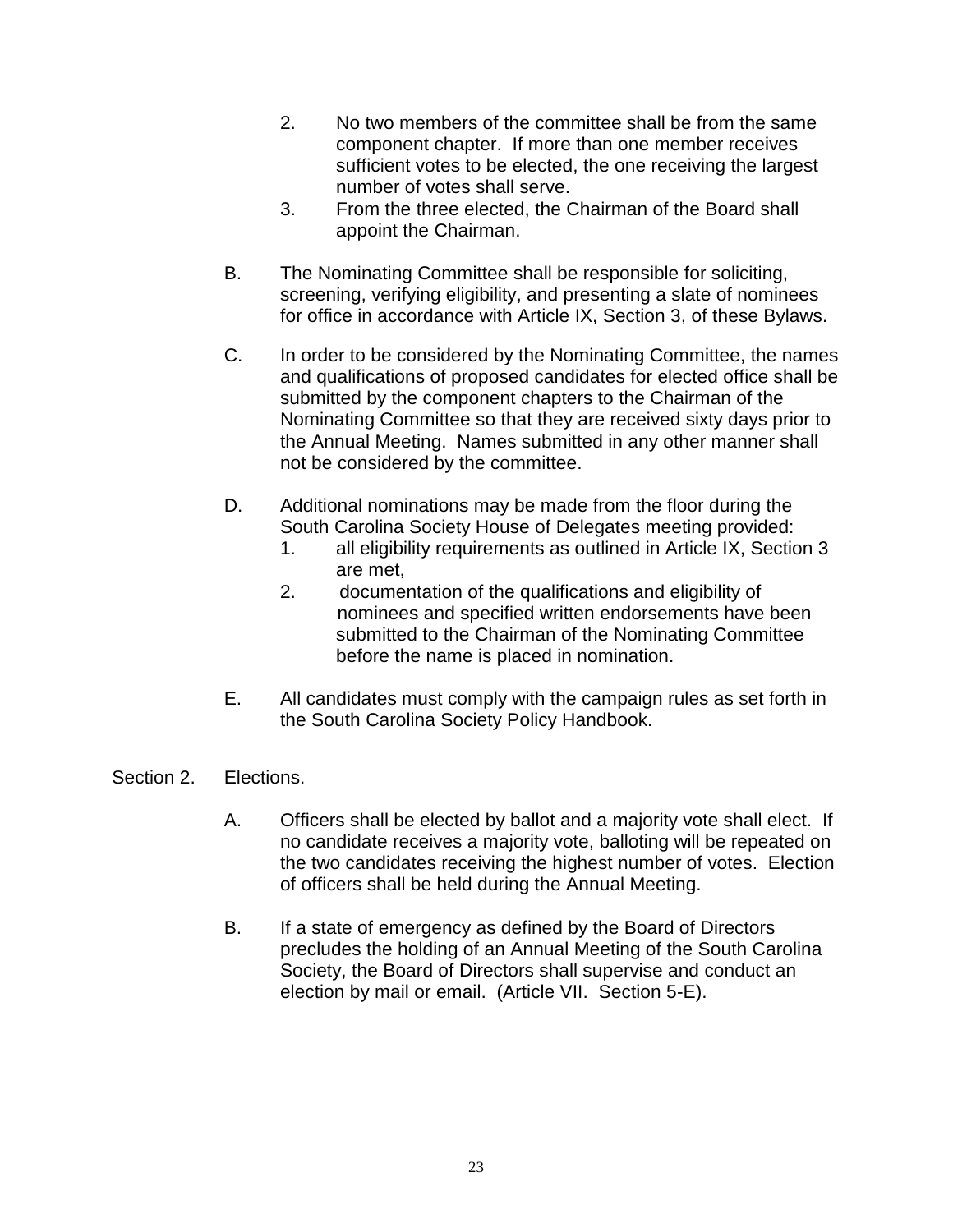#### **ARTICLE XIII. AAMA HOUSE OF DELEGATES**

- Section 1. Representation of this Society in the AAMA House of Delegates shall be in accordance with the Bylaws of AAMA (Article XV, Section 2C 1-4) as follows:
	- A. Delegates and alternates shall be active or AAMA life members, whose membership has not been revoked, as delineated in Article VI, section 4.
	- B. The number of delegates shall be determined by the constituent society's total active and associate membership of the membership year prior to the date on which names of delegates and alternates shall be submitted to the Speaker of the House.
	- C. Delegates and alternates shall be elected to serve one year from the opening of the House of Delegates for the year elected until the opening of the House of Delegates the following year.
	- D. The names of delegates and alternates shall be submitted to the Executive Office at least ninety (90) days prior to the Annual Meeting of the House of Delegates.
- Section 2. Delegates to AAMA.
	- A. The State President shall serve as the first delegate to the National Conference of AAMA.
	- B. The Vice President shall serve as the second delegate to the National Conference of AAMA.
	- C. Any additional delegates as indicated by AAMA, Inc., shall:
		- a. be required to submit a completed nomination consent form to the Nominating Committee,
		- b. be elected by ballot. A plurality vote shall elect.
	- D. No elected delegate shall serve two (2) consecutive years with the exception of the Vice President.
	- E. There shall be two (2) alternate delegates elected in like manner. An alternate delegate may serve as an elected delegate the following year, but may not serve as alternate delegate two (2) consecutive years.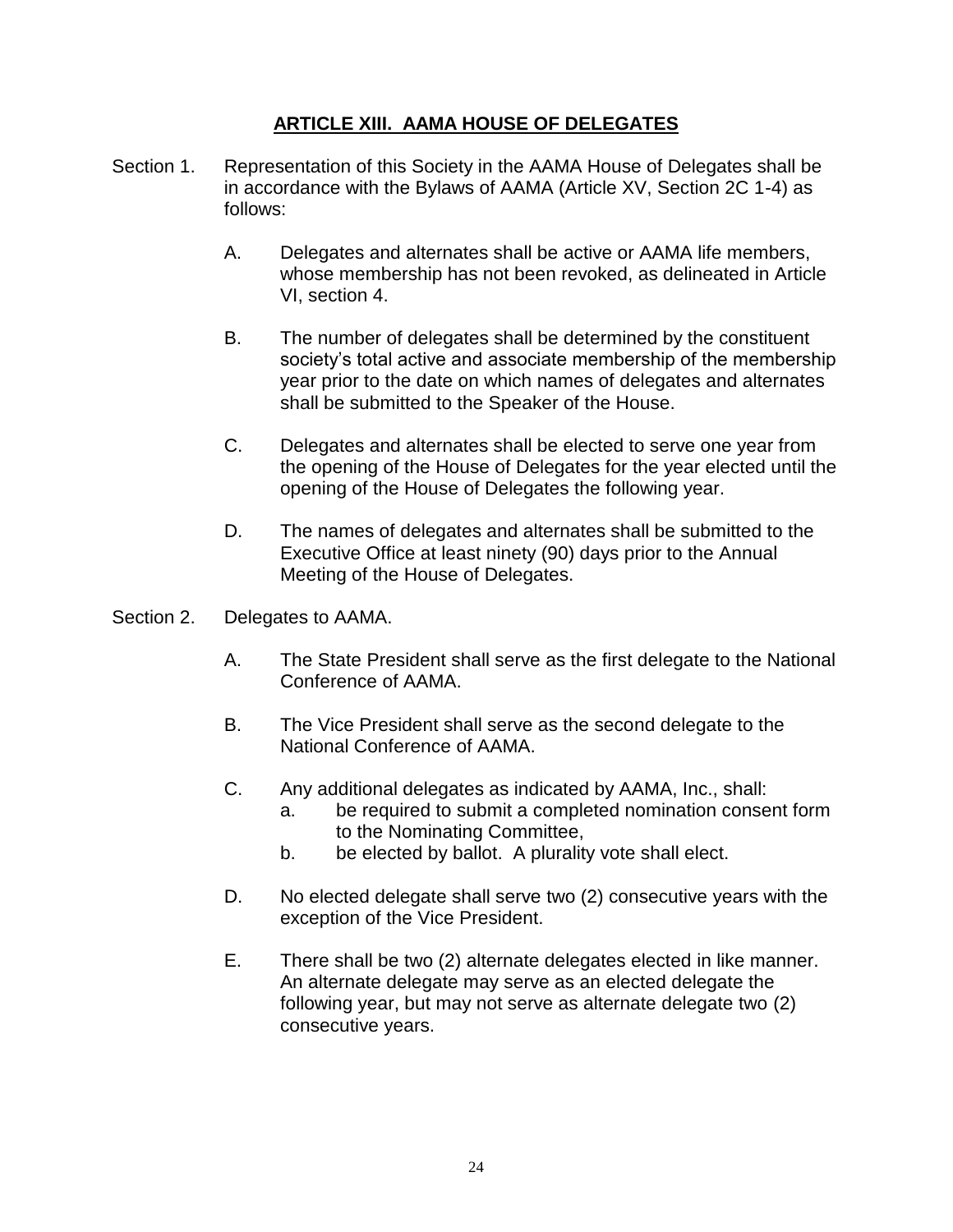- F. Financial aid will be given to the delegates and alternates commensurate with funds available within 60 days after the Annual State Conference.
- G. E-mail itemized expense report to Executive Board prior to the January Board Meeting and shall provide an itemized expense report with receipts to the Treasurer at the January Board Meeting.
- Section 3. A nominee from the South Carolina Society to AAMA shall have:
	- A. been an active member of the South Carolina Society for two years,
	- B. held a state office or have been an active chairman of a state standing committee,
	- C. served the South Carolina Society one year as a delegate,
	- D. have dues postmarked to the National Office by December 31.
- Section 4. Alternates shall meet the same qualifications as the delegates.

#### **ARTICLE XIV. AUTHORITY**

- Section 1. The Bylaws of the AAMA shall supersede the Bylaws of this Society. In the event of conflict, the Bylaws of AAMA shall take precedence.
- Section 2. The rules contained in Robert's Rules of Order, Newly Revised shall govern this Society in all cases to which they are applicable and in which they are not inconsistent with the Bylaws of this Society.

#### **ARTICLE XV. AMENDMENTS**

- Section 1. These Bylaws may be amended by a two-thirds vote at any Annual Meeting of the House of Delegates, provided that the proposed amendments shall have been submitted in writing to the elected delegates no later than thirty (30) days prior to the meeting upon which they will be acted.
- Section 2. These Bylaws may be amended at the Annual Meeting of the House of Delegates without previous notice by the unanimous vote of the voting body. In the event any provision in these Bylaws is in conflict with the Bylaws of AAMA, then that provision which is in conflict shall be automatically amended to comply.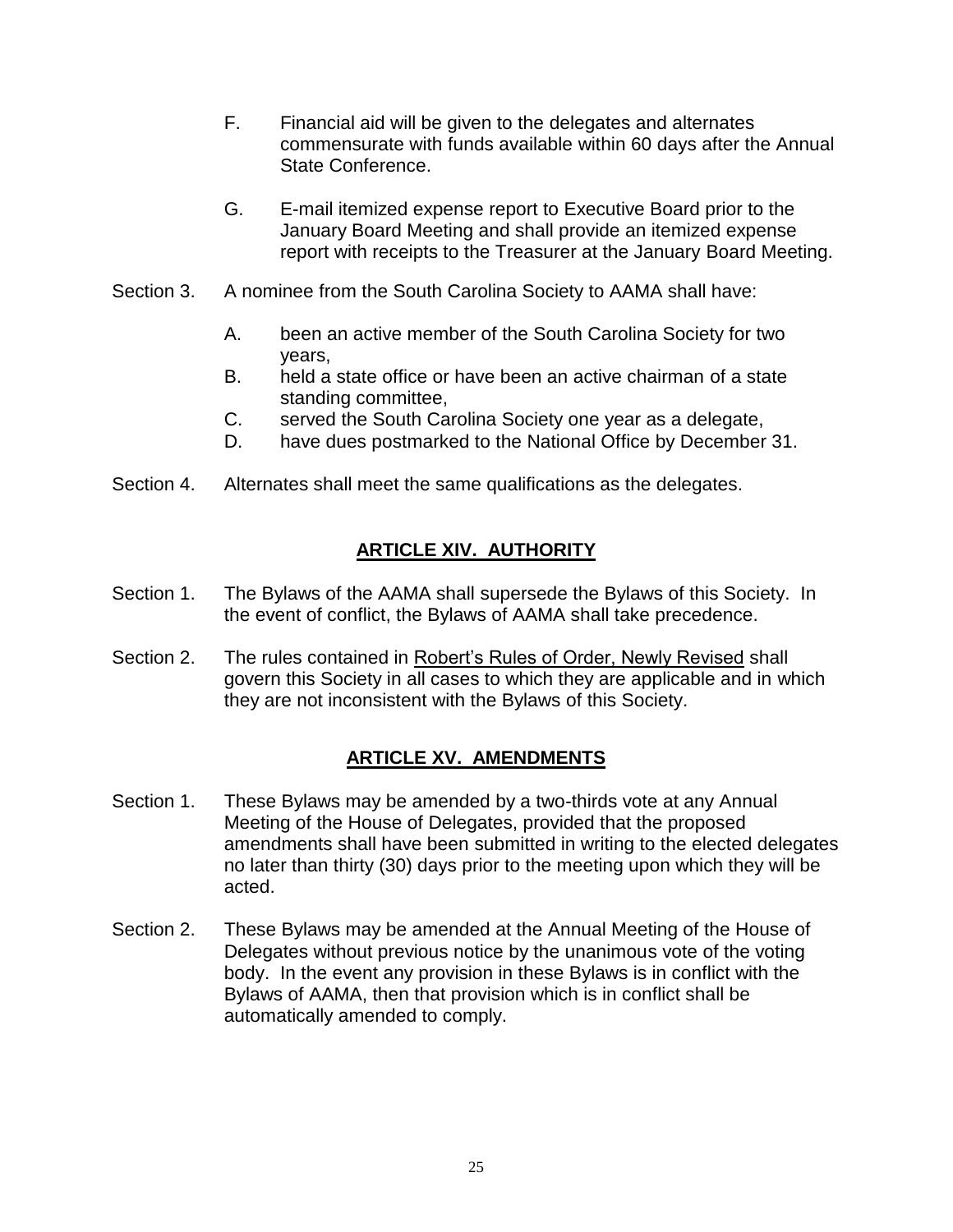#### **ARTICLE XVI. DISSOLUTION**

- Section 1. In the event of the dissolution of the Society, none of the assets shall be distributed to any member, but they will be transferred to a medical or charitable institution or project, which a majority of the Delegates attending a meeting of the membership for this purpose of dissolution shall approve and designate.
- Section 2. The President shall notify the AAMA Executive Office of its dissolution within ten days of the meeting at which dissolution was approved.
- Section 3. It shall be the responsibility of the President and the Treasurer to complete all necessary federal and state forms upon dissolution. Copies of those forms will be sent to the AAMA Executive Office.
- Section 4. In the event of dissolution of Constituent Societies, a financial accounting of finances shall be due in the AAMA Headquarters no later than ninety (90) days after said state is dissolved.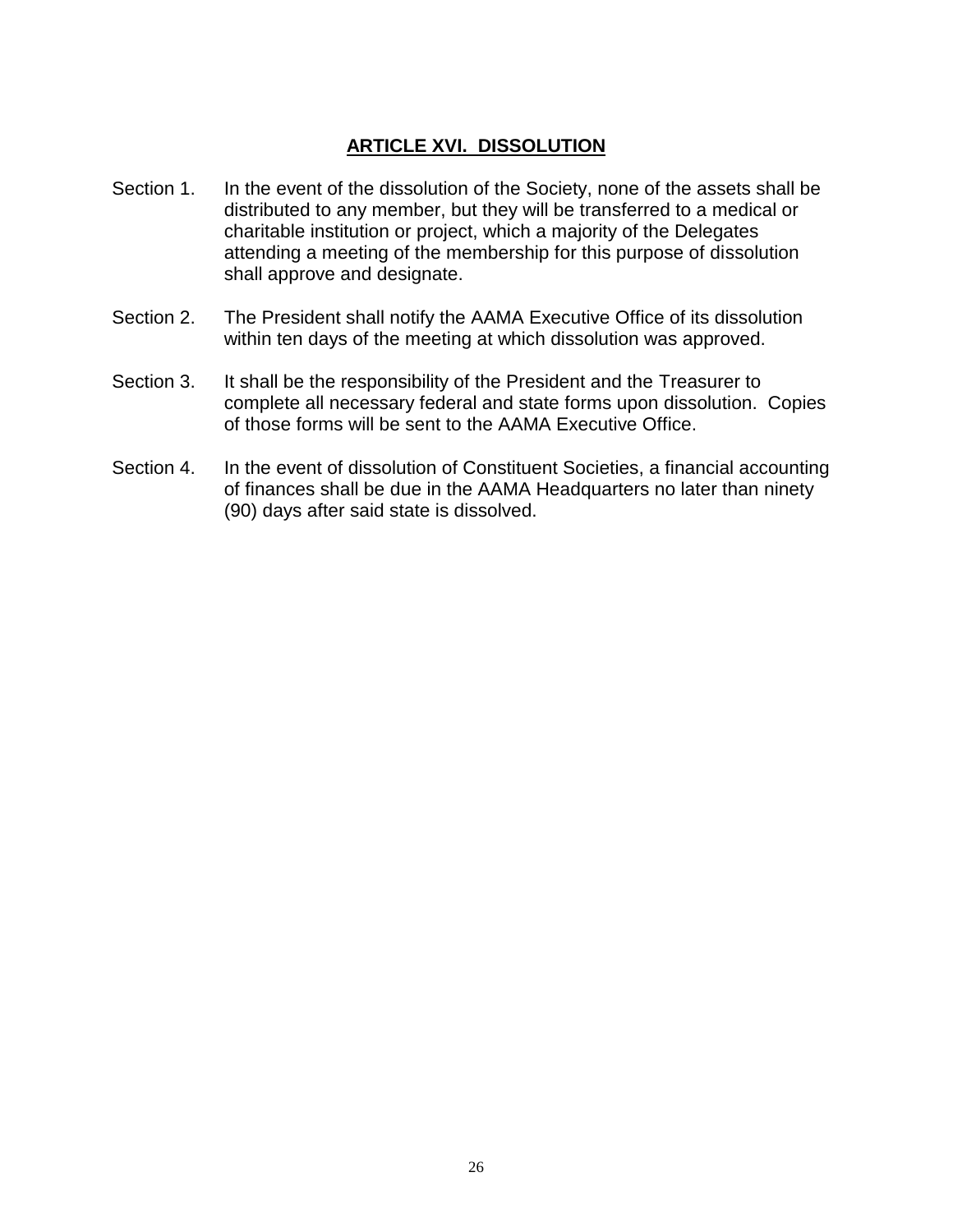| <b>CURRENT BYLAWS:</b> | <b>APRIL, 1999</b><br><b>Bobbie Sox</b>                                                                                                                                                                                                                                                                                                                                                                                                                                                                                                                                                                                                                                                                                                                                                                           |
|------------------------|-------------------------------------------------------------------------------------------------------------------------------------------------------------------------------------------------------------------------------------------------------------------------------------------------------------------------------------------------------------------------------------------------------------------------------------------------------------------------------------------------------------------------------------------------------------------------------------------------------------------------------------------------------------------------------------------------------------------------------------------------------------------------------------------------------------------|
| 8/26/2000:             | Most recent distribution:<br>Bobbie Sox, CMA-A                                                                                                                                                                                                                                                                                                                                                                                                                                                                                                                                                                                                                                                                                                                                                                    |
| 8/26/2000              | Test housekeeping corrections. (Audit Committee duties had been inadvertently<br>omitted. Marketing Committee and duties had been inadvertently omitted. (Other<br>spell corrections, formatting, change caps to lower case)                                                                                                                                                                                                                                                                                                                                                                                                                                                                                                                                                                                      |
| 4/20/2001              | Revised (Added: Medical Assistant of The Year & Rad Tech Liaison. Revised:<br>Treasurer's term in office.)                                                                                                                                                                                                                                                                                                                                                                                                                                                                                                                                                                                                                                                                                                        |
| 8/12/2001:             | Most recent distribution:<br>Bobbie Sox, CMA-A                                                                                                                                                                                                                                                                                                                                                                                                                                                                                                                                                                                                                                                                                                                                                                    |
| 4/19/2002:             | Revised: Added Website Committee and duties.                                                                                                                                                                                                                                                                                                                                                                                                                                                                                                                                                                                                                                                                                                                                                                      |
| 8/18/2002:             | Revised: Added mandate from AAMA (change of AAMA Purpose statement)                                                                                                                                                                                                                                                                                                                                                                                                                                                                                                                                                                                                                                                                                                                                               |
| 8/18/02                | Most recent distribution:<br>Bobbie Sox, CMA-A<br>Ameenah I. Luqmaan, CMA                                                                                                                                                                                                                                                                                                                                                                                                                                                                                                                                                                                                                                                                                                                                         |
| 10/2002:               | Revised: Added mandates from AAMA House of Delegates meeting in 9/2002:<br>(Changed Article IV, Constituent Societies, Section 7 - refer to SCSMA<br>introduction page for these mandates; Dues: Reciprocity (refer to SCSMA,<br>Article VI. Dues, Section 11; & AAMA House of Delegates criteria (refer to<br>SCSMA, Article XIII. AAMA House of Delegates, Section 1. Our Section 1<br>becomes Section 2, etc.)                                                                                                                                                                                                                                                                                                                                                                                                 |
| 3/27/2003:             | Most recent distribution:<br>Bobbie Sox, CMA-A<br>Ameenah I. Luqmaan, CMA                                                                                                                                                                                                                                                                                                                                                                                                                                                                                                                                                                                                                                                                                                                                         |
| 10/2003:               | Revised: Added mandates from AAMA House of Delegates meeting in 9/2003<br>(AAMA 47th House of Delegates to AAMA Bylaws: (#1. Changed Article VI,<br>Membership, Section 2G Honorary Membership: No change needed since our<br>bylaws do not reference honorary membership on the national level, and #2.<br>Changed Article XV, House of Delegates, Section 2C4: changed to read shall<br>be submitted to Executive Office (deleted:  Executive Director, Speaker of<br>the House of Delegates and the Vice-Speaker of the House of Delegates).<br>Refer to SCSMA Bylaws, Article XIII, AAMA House of Delegates, Section 1D).<br>(These mandates inserted in bylaws, then entire revised bylaws document<br>e-mailed to: klangley@aama-ntl.org & rlwalker@simflex.com &<br>cdriggers3@cs,com. Bobbie Sox, CMA-A.) |
| 3/25/2004              | Most recent distribution<br>Ameenah I. Luqmaan, CMA                                                                                                                                                                                                                                                                                                                                                                                                                                                                                                                                                                                                                                                                                                                                                               |
| 8/24/04                | Revised: Added amendments adopted at the SCSMA 32 <sup>nd</sup> Annual Meeting                                                                                                                                                                                                                                                                                                                                                                                                                                                                                                                                                                                                                                                                                                                                    |
| 3/19/04                | Distributed 8/29/04.<br>Ameenah I. Luqmaan, CMA.                                                                                                                                                                                                                                                                                                                                                                                                                                                                                                                                                                                                                                                                                                                                                                  |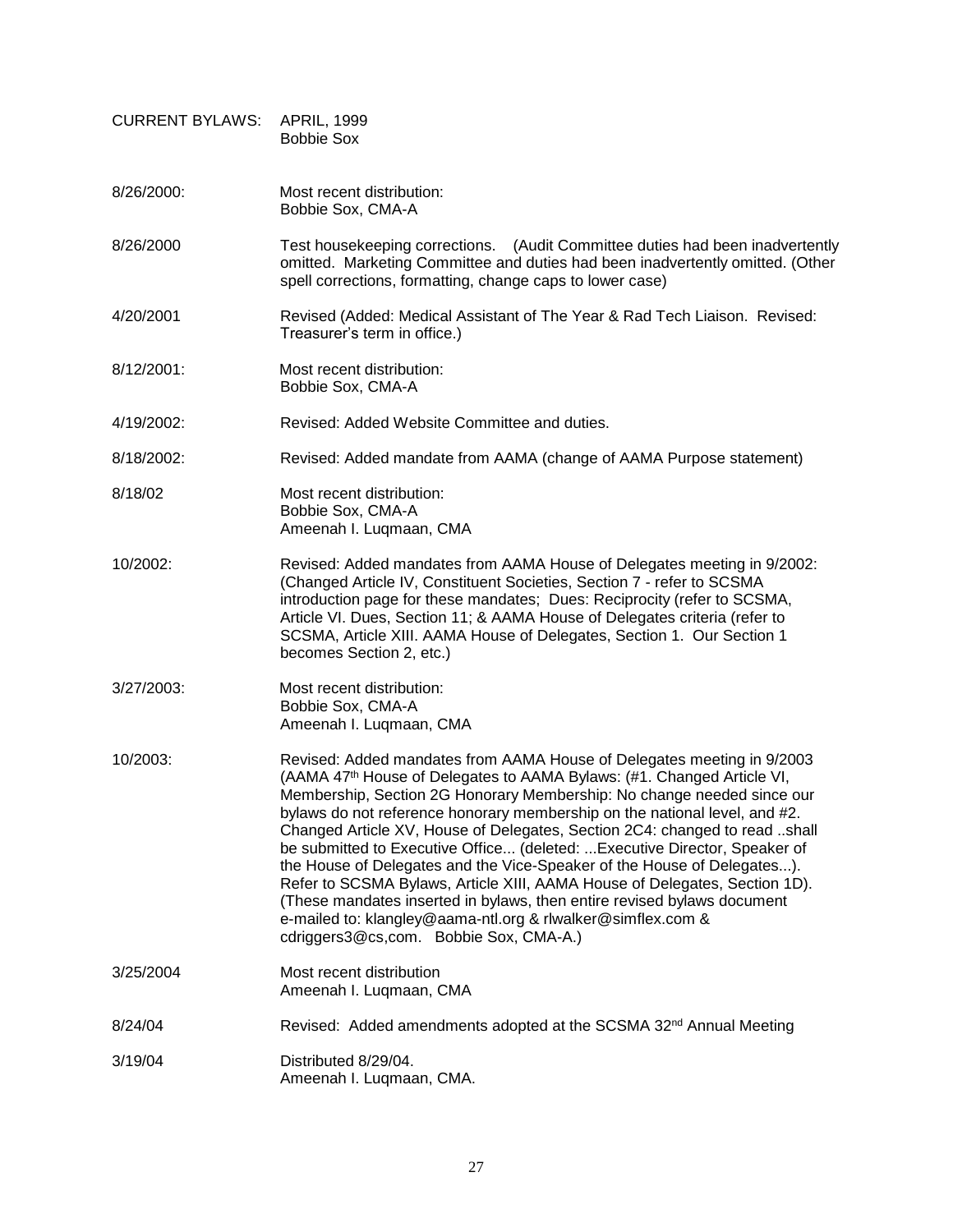| 1/18/05    | Revised: Added mandates from AAMA House of Delegates meeting in 10/2004<br>(AAMA 48th House of Delegates to AAMA Bylaws (#1. Changed Article V,<br>Membership, Section 2A-1 Active membership. #2. Added Section 4 to Article V,<br>Membership - Revocation). These changes were inserted into SCSMA Bylaws,<br>then the entire revised bylaws document was emailed to Susan M. Hawes. CMA,<br>MBA, Chair, Bylaws and Resolutions Committee. A copy was mailed to Kathy<br>Langley, Staff Liaison, AAMA.<br>Ameenah I. Luqmaan, CMA |
|------------|-------------------------------------------------------------------------------------------------------------------------------------------------------------------------------------------------------------------------------------------------------------------------------------------------------------------------------------------------------------------------------------------------------------------------------------------------------------------------------------------------------------------------------------|
| 4/8/06     | Revised: Added amendments adopted at the 34 <sup>th</sup> SCSMA Annual Meeting.<br>Ameenah I. Luqmaan, CMA                                                                                                                                                                                                                                                                                                                                                                                                                          |
| 4/9/07     | Revised: Added amendments adopted at the 35 <sup>th</sup> SCSMA Annual Meeting.<br>Ameenah I. Luqmaan, CMA                                                                                                                                                                                                                                                                                                                                                                                                                          |
| 11/07/07   | Revised: Added mandated Bylaws changes for State Societies adopted by the<br>51 <sup>st</sup> AAMA House of Delegates (#1 - Changed Article VI - Dues, Section 9;<br>#2 - Inserted new Section to Article XVII - Dissolution). These changes were<br>Inserted into SCSMA Bylaws, then the entire revised Bylaws document was<br>emailed to Kathy Langley, CMP, staff liaison at AAMA Headquarters.<br>Ameenah I. Luqmaan, CMA (AAMA)                                                                                                |
| 04/20/09   | Revised: Added amendment adopted at the 37th SCSMA Annual Conference.<br>Ameenah I. Luqmaan, CMA (AAMA)                                                                                                                                                                                                                                                                                                                                                                                                                             |
| 08/16/10   | Revised: Added amendments adopted at the 38th SCSMA Annual Conference.<br>Ameenah I. Luqmaan, CMA (AAMA)                                                                                                                                                                                                                                                                                                                                                                                                                            |
| 01/19/11   | Reviewed Bylaws and checked if incorporation of changes adopted at 54 <sup>th</sup> Annual<br>AAMA Conference were applicable. After careful review it was determined that<br>the amendments adopted at 54 <sup>th</sup> Annual AAMA Conference did not apply to<br>SCSMA Bylaws. A copy was emailed to Kathy Langley, CMP, staff liaison at<br>AAMA for review for compliance. Ameenah I. Luqmaan, CMA(AAMA)                                                                                                                       |
| 04/27/11   | Revised: Added amendments adopted at the 39th SCSMA Annual Conference<br>including Scholarship Committee as a standing committee. Patty Licurs, CMA<br>(AAMA)                                                                                                                                                                                                                                                                                                                                                                       |
| 11/19/2012 | Revised: Added mandated Bylaws changes for State Societies adopted by the<br>56 <sup>th</sup> AAMA House of Delegates (#1 – Changed Article III - Organizational Policy;<br>#2 - Changed Article V Membership, Section 2, Qualifications, B. Sustaining; #3<br>- Changed Article XIII AAMA House of Delegates, Section 1, A). These changes<br>were inserted into SCSMA Bylaws and the entire revised Bylaws document was<br>emailed to Kathy Langley, CMP, staff liaison at AAMA Headquarters. Patty<br>Licurs, CMA (AAMA)         |
| 03/20/2013 | Revised: Added amendments adopted at the 41 <sup>st</sup> SCSMA Annual Conference.<br>Patty Licurs, CMA (AAMA)                                                                                                                                                                                                                                                                                                                                                                                                                      |
| 11/05/2013 | Revised: Added mandated Bylaws changes for State Societies adopted by the<br>57 <sup>th</sup> AAMA House of Delegates (#1 - Changed Article V. Membership, Section 2,<br>Qualifications, A. Active and D. Student; #2 - Changed Article VI. Dues, Sections<br>1 and 3). These changes were inserted into SCSMA Bylaws and the entire<br>revised Bylaws document was e-mailed to Kathy Langley, CMP, staff liaison at<br>AAMA Headquarters. Patty Licurs, CMA (AAMA)                                                                 |